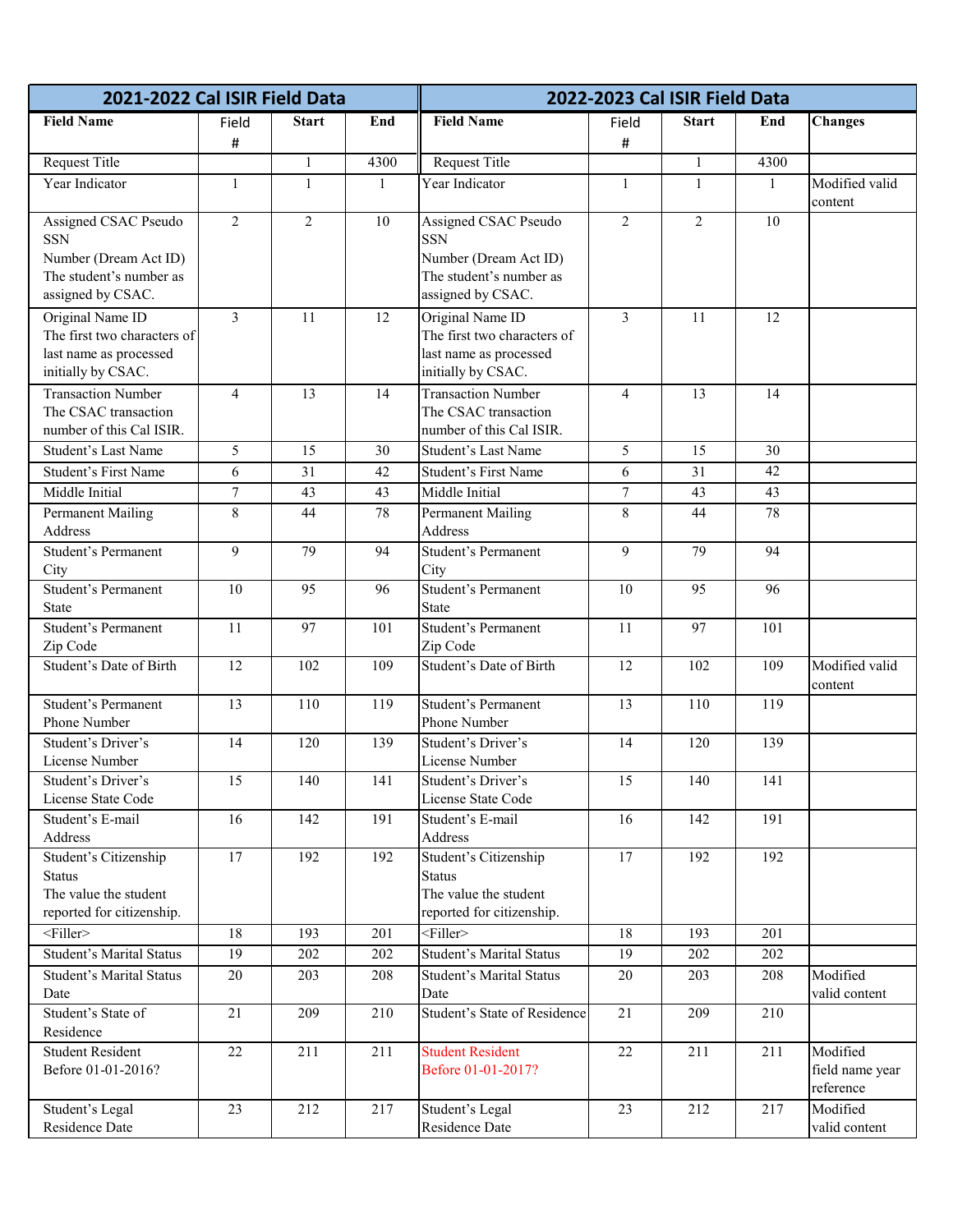| $<$ Filler><br>25<br>219<br>219<br><filler><br/>219<br/>25<br/>219<br/>26<br/>220<br/>220<br/>220<br/>26<br/>220<br/>Parent 1 Highest Grade<br/>Parent 1 Highest Grade<br/>27<br/>221<br/>221<br/>221<br/>27<br/>221<br/>Level Completed<br/>Level Completed<br/>Parent 2 Highest Grade<br/>Parent 2 Highest Grade<br/>28<br/>222<br/>222<br/>222<br/>28<br/>222<br/>Level Completed<br/>Level Completed<br/>HS Diploma or<br/>HS Diploma or<br/>29<br/>223<br/>223<br/>29<br/>223<br/>223<br/>Equivalent<br/>Equivalent<br/>30<br/>273<br/>High School Name<br/>High School Name<br/>224<br/>30<br/>224<br/>273<br/>High School City<br/>31<br/>274<br/>301<br/><b>High School City</b><br/>301<br/>31<br/>274<br/>High School State<br/><b>High School State</b><br/>32<br/>302<br/>303<br/>32<br/>302<br/>303<br/>33<br/>315<br/>315<br/>High School Code<br/>304<br/>High School Code<br/>33<br/>304<br/>Modified<br/>First Bachelor's Degree<br/>34<br/>316<br/>316<br/><b>First Bachelor's Degree</b><br/>34<br/>316<br/>316<br/>By 07-01-2021?<br/>By 07-01-2022?<br/>field name year<br/>reference<br/><math>\overline{35}</math><br/><math>\overline{317}</math><br/><math>\overline{317}</math><br/><math>\overline{317}</math><br/>Grade Level in College<br/>Grade Level in College<br/>35<br/>317<br/>Degree/Certificate<br/>36<br/>318<br/>318<br/>Degree/Certificate<br/>318<br/>36<br/>318<br/>Not Used<br/><math>\overline{37}</math><br/>319<br/>Not Used<br/>319<br/>319<br/>319<br/>37<br/>California ISIR Indicator<br/>California ISIR Indicator<br/>38<br/>320<br/>320<br/>38<br/>320<br/>320<br/>Student's Alternate or Cell<br/>38a<br/>Student's Alternate or Cell<br/>321<br/>330<br/>38a<br/>330<br/>321<br/>Phone<br/>Phone<br/>Number<br/>Number<br/>Student's Individual<br/>38b<br/>331<br/>339<br/>Student's Individual<br/>38b<br/>331<br/>339<br/>Taxpayer<br/>Taxpayer<br/><b>Identification Number</b><br/><b>Identification Number</b><br/>(ITIN)<br/>(ITIN)</filler> |
|-------------------------------------------------------------------------------------------------------------------------------------------------------------------------------------------------------------------------------------------------------------------------------------------------------------------------------------------------------------------------------------------------------------------------------------------------------------------------------------------------------------------------------------------------------------------------------------------------------------------------------------------------------------------------------------------------------------------------------------------------------------------------------------------------------------------------------------------------------------------------------------------------------------------------------------------------------------------------------------------------------------------------------------------------------------------------------------------------------------------------------------------------------------------------------------------------------------------------------------------------------------------------------------------------------------------------------------------------------------------------------------------------------------------------------------------------------------------------------------------------------------------------------------------------------------------------------------------------------------------------------------------------------------------------------------------------------------------------------------------------------------------------------------------------------------------------------------------------------------------------------------------------------------------------------------------------------------------------------------------------------------|
|                                                                                                                                                                                                                                                                                                                                                                                                                                                                                                                                                                                                                                                                                                                                                                                                                                                                                                                                                                                                                                                                                                                                                                                                                                                                                                                                                                                                                                                                                                                                                                                                                                                                                                                                                                                                                                                                                                                                                                                                             |
|                                                                                                                                                                                                                                                                                                                                                                                                                                                                                                                                                                                                                                                                                                                                                                                                                                                                                                                                                                                                                                                                                                                                                                                                                                                                                                                                                                                                                                                                                                                                                                                                                                                                                                                                                                                                                                                                                                                                                                                                             |
|                                                                                                                                                                                                                                                                                                                                                                                                                                                                                                                                                                                                                                                                                                                                                                                                                                                                                                                                                                                                                                                                                                                                                                                                                                                                                                                                                                                                                                                                                                                                                                                                                                                                                                                                                                                                                                                                                                                                                                                                             |
|                                                                                                                                                                                                                                                                                                                                                                                                                                                                                                                                                                                                                                                                                                                                                                                                                                                                                                                                                                                                                                                                                                                                                                                                                                                                                                                                                                                                                                                                                                                                                                                                                                                                                                                                                                                                                                                                                                                                                                                                             |
|                                                                                                                                                                                                                                                                                                                                                                                                                                                                                                                                                                                                                                                                                                                                                                                                                                                                                                                                                                                                                                                                                                                                                                                                                                                                                                                                                                                                                                                                                                                                                                                                                                                                                                                                                                                                                                                                                                                                                                                                             |
|                                                                                                                                                                                                                                                                                                                                                                                                                                                                                                                                                                                                                                                                                                                                                                                                                                                                                                                                                                                                                                                                                                                                                                                                                                                                                                                                                                                                                                                                                                                                                                                                                                                                                                                                                                                                                                                                                                                                                                                                             |
|                                                                                                                                                                                                                                                                                                                                                                                                                                                                                                                                                                                                                                                                                                                                                                                                                                                                                                                                                                                                                                                                                                                                                                                                                                                                                                                                                                                                                                                                                                                                                                                                                                                                                                                                                                                                                                                                                                                                                                                                             |
|                                                                                                                                                                                                                                                                                                                                                                                                                                                                                                                                                                                                                                                                                                                                                                                                                                                                                                                                                                                                                                                                                                                                                                                                                                                                                                                                                                                                                                                                                                                                                                                                                                                                                                                                                                                                                                                                                                                                                                                                             |
|                                                                                                                                                                                                                                                                                                                                                                                                                                                                                                                                                                                                                                                                                                                                                                                                                                                                                                                                                                                                                                                                                                                                                                                                                                                                                                                                                                                                                                                                                                                                                                                                                                                                                                                                                                                                                                                                                                                                                                                                             |
|                                                                                                                                                                                                                                                                                                                                                                                                                                                                                                                                                                                                                                                                                                                                                                                                                                                                                                                                                                                                                                                                                                                                                                                                                                                                                                                                                                                                                                                                                                                                                                                                                                                                                                                                                                                                                                                                                                                                                                                                             |
|                                                                                                                                                                                                                                                                                                                                                                                                                                                                                                                                                                                                                                                                                                                                                                                                                                                                                                                                                                                                                                                                                                                                                                                                                                                                                                                                                                                                                                                                                                                                                                                                                                                                                                                                                                                                                                                                                                                                                                                                             |
|                                                                                                                                                                                                                                                                                                                                                                                                                                                                                                                                                                                                                                                                                                                                                                                                                                                                                                                                                                                                                                                                                                                                                                                                                                                                                                                                                                                                                                                                                                                                                                                                                                                                                                                                                                                                                                                                                                                                                                                                             |
|                                                                                                                                                                                                                                                                                                                                                                                                                                                                                                                                                                                                                                                                                                                                                                                                                                                                                                                                                                                                                                                                                                                                                                                                                                                                                                                                                                                                                                                                                                                                                                                                                                                                                                                                                                                                                                                                                                                                                                                                             |
|                                                                                                                                                                                                                                                                                                                                                                                                                                                                                                                                                                                                                                                                                                                                                                                                                                                                                                                                                                                                                                                                                                                                                                                                                                                                                                                                                                                                                                                                                                                                                                                                                                                                                                                                                                                                                                                                                                                                                                                                             |
|                                                                                                                                                                                                                                                                                                                                                                                                                                                                                                                                                                                                                                                                                                                                                                                                                                                                                                                                                                                                                                                                                                                                                                                                                                                                                                                                                                                                                                                                                                                                                                                                                                                                                                                                                                                                                                                                                                                                                                                                             |
|                                                                                                                                                                                                                                                                                                                                                                                                                                                                                                                                                                                                                                                                                                                                                                                                                                                                                                                                                                                                                                                                                                                                                                                                                                                                                                                                                                                                                                                                                                                                                                                                                                                                                                                                                                                                                                                                                                                                                                                                             |
|                                                                                                                                                                                                                                                                                                                                                                                                                                                                                                                                                                                                                                                                                                                                                                                                                                                                                                                                                                                                                                                                                                                                                                                                                                                                                                                                                                                                                                                                                                                                                                                                                                                                                                                                                                                                                                                                                                                                                                                                             |
|                                                                                                                                                                                                                                                                                                                                                                                                                                                                                                                                                                                                                                                                                                                                                                                                                                                                                                                                                                                                                                                                                                                                                                                                                                                                                                                                                                                                                                                                                                                                                                                                                                                                                                                                                                                                                                                                                                                                                                                                             |
|                                                                                                                                                                                                                                                                                                                                                                                                                                                                                                                                                                                                                                                                                                                                                                                                                                                                                                                                                                                                                                                                                                                                                                                                                                                                                                                                                                                                                                                                                                                                                                                                                                                                                                                                                                                                                                                                                                                                                                                                             |
|                                                                                                                                                                                                                                                                                                                                                                                                                                                                                                                                                                                                                                                                                                                                                                                                                                                                                                                                                                                                                                                                                                                                                                                                                                                                                                                                                                                                                                                                                                                                                                                                                                                                                                                                                                                                                                                                                                                                                                                                             |
|                                                                                                                                                                                                                                                                                                                                                                                                                                                                                                                                                                                                                                                                                                                                                                                                                                                                                                                                                                                                                                                                                                                                                                                                                                                                                                                                                                                                                                                                                                                                                                                                                                                                                                                                                                                                                                                                                                                                                                                                             |
|                                                                                                                                                                                                                                                                                                                                                                                                                                                                                                                                                                                                                                                                                                                                                                                                                                                                                                                                                                                                                                                                                                                                                                                                                                                                                                                                                                                                                                                                                                                                                                                                                                                                                                                                                                                                                                                                                                                                                                                                             |
|                                                                                                                                                                                                                                                                                                                                                                                                                                                                                                                                                                                                                                                                                                                                                                                                                                                                                                                                                                                                                                                                                                                                                                                                                                                                                                                                                                                                                                                                                                                                                                                                                                                                                                                                                                                                                                                                                                                                                                                                             |
| <b>Student's State Student</b><br><b>Student's State Student</b><br>38c<br>340<br>349<br>349<br>38c<br>340                                                                                                                                                                                                                                                                                                                                                                                                                                                                                                                                                                                                                                                                                                                                                                                                                                                                                                                                                                                                                                                                                                                                                                                                                                                                                                                                                                                                                                                                                                                                                                                                                                                                                                                                                                                                                                                                                                  |
| <b>Identification Number</b><br><b>Identification Number</b>                                                                                                                                                                                                                                                                                                                                                                                                                                                                                                                                                                                                                                                                                                                                                                                                                                                                                                                                                                                                                                                                                                                                                                                                                                                                                                                                                                                                                                                                                                                                                                                                                                                                                                                                                                                                                                                                                                                                                |
| (SSID)<br>(SSID)                                                                                                                                                                                                                                                                                                                                                                                                                                                                                                                                                                                                                                                                                                                                                                                                                                                                                                                                                                                                                                                                                                                                                                                                                                                                                                                                                                                                                                                                                                                                                                                                                                                                                                                                                                                                                                                                                                                                                                                            |
| <filler><br/><math>\leq</math>Filler&gt;<br/>38d<br/>350<br/>350<br/>38d<br/>350<br/>350</filler>                                                                                                                                                                                                                                                                                                                                                                                                                                                                                                                                                                                                                                                                                                                                                                                                                                                                                                                                                                                                                                                                                                                                                                                                                                                                                                                                                                                                                                                                                                                                                                                                                                                                                                                                                                                                                                                                                                           |
| $\overline{\text{Filler}}$<br>$\overline{\text{Filler}}$<br>38e<br>351<br>351<br>38e<br>351<br>351                                                                                                                                                                                                                                                                                                                                                                                                                                                                                                                                                                                                                                                                                                                                                                                                                                                                                                                                                                                                                                                                                                                                                                                                                                                                                                                                                                                                                                                                                                                                                                                                                                                                                                                                                                                                                                                                                                          |
| 38f<br>352<br>369<br><filler><br/>369<br/><filler><br/>38f<br/>352</filler></filler>                                                                                                                                                                                                                                                                                                                                                                                                                                                                                                                                                                                                                                                                                                                                                                                                                                                                                                                                                                                                                                                                                                                                                                                                                                                                                                                                                                                                                                                                                                                                                                                                                                                                                                                                                                                                                                                                                                                        |
| Student's Tax Return<br>39<br>370<br>Student's Tax Return<br>370<br>370<br>39<br>370                                                                                                                                                                                                                                                                                                                                                                                                                                                                                                                                                                                                                                                                                                                                                                                                                                                                                                                                                                                                                                                                                                                                                                                                                                                                                                                                                                                                                                                                                                                                                                                                                                                                                                                                                                                                                                                                                                                        |
| Completed?<br>Completed?                                                                                                                                                                                                                                                                                                                                                                                                                                                                                                                                                                                                                                                                                                                                                                                                                                                                                                                                                                                                                                                                                                                                                                                                                                                                                                                                                                                                                                                                                                                                                                                                                                                                                                                                                                                                                                                                                                                                                                                    |
| Student's Type of 2019<br>40<br>371<br>371<br>Student's Type of 2020<br>40<br>371<br>371<br>Modified                                                                                                                                                                                                                                                                                                                                                                                                                                                                                                                                                                                                                                                                                                                                                                                                                                                                                                                                                                                                                                                                                                                                                                                                                                                                                                                                                                                                                                                                                                                                                                                                                                                                                                                                                                                                                                                                                                        |
| Tax Form Used?<br><b>Tax Form Used?</b><br>field name year                                                                                                                                                                                                                                                                                                                                                                                                                                                                                                                                                                                                                                                                                                                                                                                                                                                                                                                                                                                                                                                                                                                                                                                                                                                                                                                                                                                                                                                                                                                                                                                                                                                                                                                                                                                                                                                                                                                                                  |
| reference                                                                                                                                                                                                                                                                                                                                                                                                                                                                                                                                                                                                                                                                                                                                                                                                                                                                                                                                                                                                                                                                                                                                                                                                                                                                                                                                                                                                                                                                                                                                                                                                                                                                                                                                                                                                                                                                                                                                                                                                   |
| Student's Tax Return<br>41<br>372<br>372<br>Student's Tax Return Filing<br>41<br>372<br>372                                                                                                                                                                                                                                                                                                                                                                                                                                                                                                                                                                                                                                                                                                                                                                                                                                                                                                                                                                                                                                                                                                                                                                                                                                                                                                                                                                                                                                                                                                                                                                                                                                                                                                                                                                                                                                                                                                                 |
| <b>Filing Status</b><br><b>Status</b>                                                                                                                                                                                                                                                                                                                                                                                                                                                                                                                                                                                                                                                                                                                                                                                                                                                                                                                                                                                                                                                                                                                                                                                                                                                                                                                                                                                                                                                                                                                                                                                                                                                                                                                                                                                                                                                                                                                                                                       |
| Student filed a schedule 1?<br>Student filed a schedule<br>42<br>373<br>373<br>373<br>373<br>42<br>1?                                                                                                                                                                                                                                                                                                                                                                                                                                                                                                                                                                                                                                                                                                                                                                                                                                                                                                                                                                                                                                                                                                                                                                                                                                                                                                                                                                                                                                                                                                                                                                                                                                                                                                                                                                                                                                                                                                       |
| Student's Adjusted<br>Student's Adjusted<br>43<br>374<br>380<br>43<br>374<br>380                                                                                                                                                                                                                                                                                                                                                                                                                                                                                                                                                                                                                                                                                                                                                                                                                                                                                                                                                                                                                                                                                                                                                                                                                                                                                                                                                                                                                                                                                                                                                                                                                                                                                                                                                                                                                                                                                                                            |
| Gross Income from IRS<br>Gross Income from IRS                                                                                                                                                                                                                                                                                                                                                                                                                                                                                                                                                                                                                                                                                                                                                                                                                                                                                                                                                                                                                                                                                                                                                                                                                                                                                                                                                                                                                                                                                                                                                                                                                                                                                                                                                                                                                                                                                                                                                              |
| form<br>form                                                                                                                                                                                                                                                                                                                                                                                                                                                                                                                                                                                                                                                                                                                                                                                                                                                                                                                                                                                                                                                                                                                                                                                                                                                                                                                                                                                                                                                                                                                                                                                                                                                                                                                                                                                                                                                                                                                                                                                                |
| Student's U.S. Income<br>44<br>381<br>387<br>Student's U.S. Income<br>381<br>387<br>44                                                                                                                                                                                                                                                                                                                                                                                                                                                                                                                                                                                                                                                                                                                                                                                                                                                                                                                                                                                                                                                                                                                                                                                                                                                                                                                                                                                                                                                                                                                                                                                                                                                                                                                                                                                                                                                                                                                      |
| Tax Paid<br>Tax Paid                                                                                                                                                                                                                                                                                                                                                                                                                                                                                                                                                                                                                                                                                                                                                                                                                                                                                                                                                                                                                                                                                                                                                                                                                                                                                                                                                                                                                                                                                                                                                                                                                                                                                                                                                                                                                                                                                                                                                                                        |
| Student's Income<br>45<br>388<br>Student's Income<br>394<br>45<br>388<br>394                                                                                                                                                                                                                                                                                                                                                                                                                                                                                                                                                                                                                                                                                                                                                                                                                                                                                                                                                                                                                                                                                                                                                                                                                                                                                                                                                                                                                                                                                                                                                                                                                                                                                                                                                                                                                                                                                                                                |
| Earned from Work<br>Earned from Work<br>46<br>395<br>401<br>401<br>Spouse's Income<br>Spouse's Income<br>46<br>395                                                                                                                                                                                                                                                                                                                                                                                                                                                                                                                                                                                                                                                                                                                                                                                                                                                                                                                                                                                                                                                                                                                                                                                                                                                                                                                                                                                                                                                                                                                                                                                                                                                                                                                                                                                                                                                                                          |
| Earned from Work<br>Earned from Work                                                                                                                                                                                                                                                                                                                                                                                                                                                                                                                                                                                                                                                                                                                                                                                                                                                                                                                                                                                                                                                                                                                                                                                                                                                                                                                                                                                                                                                                                                                                                                                                                                                                                                                                                                                                                                                                                                                                                                        |
| Student's Cash,<br>47<br>402<br>408<br>Student's Cash,<br>47<br>408<br>402                                                                                                                                                                                                                                                                                                                                                                                                                                                                                                                                                                                                                                                                                                                                                                                                                                                                                                                                                                                                                                                                                                                                                                                                                                                                                                                                                                                                                                                                                                                                                                                                                                                                                                                                                                                                                                                                                                                                  |
| Savings, and Checking<br>Savings, and Checking                                                                                                                                                                                                                                                                                                                                                                                                                                                                                                                                                                                                                                                                                                                                                                                                                                                                                                                                                                                                                                                                                                                                                                                                                                                                                                                                                                                                                                                                                                                                                                                                                                                                                                                                                                                                                                                                                                                                                              |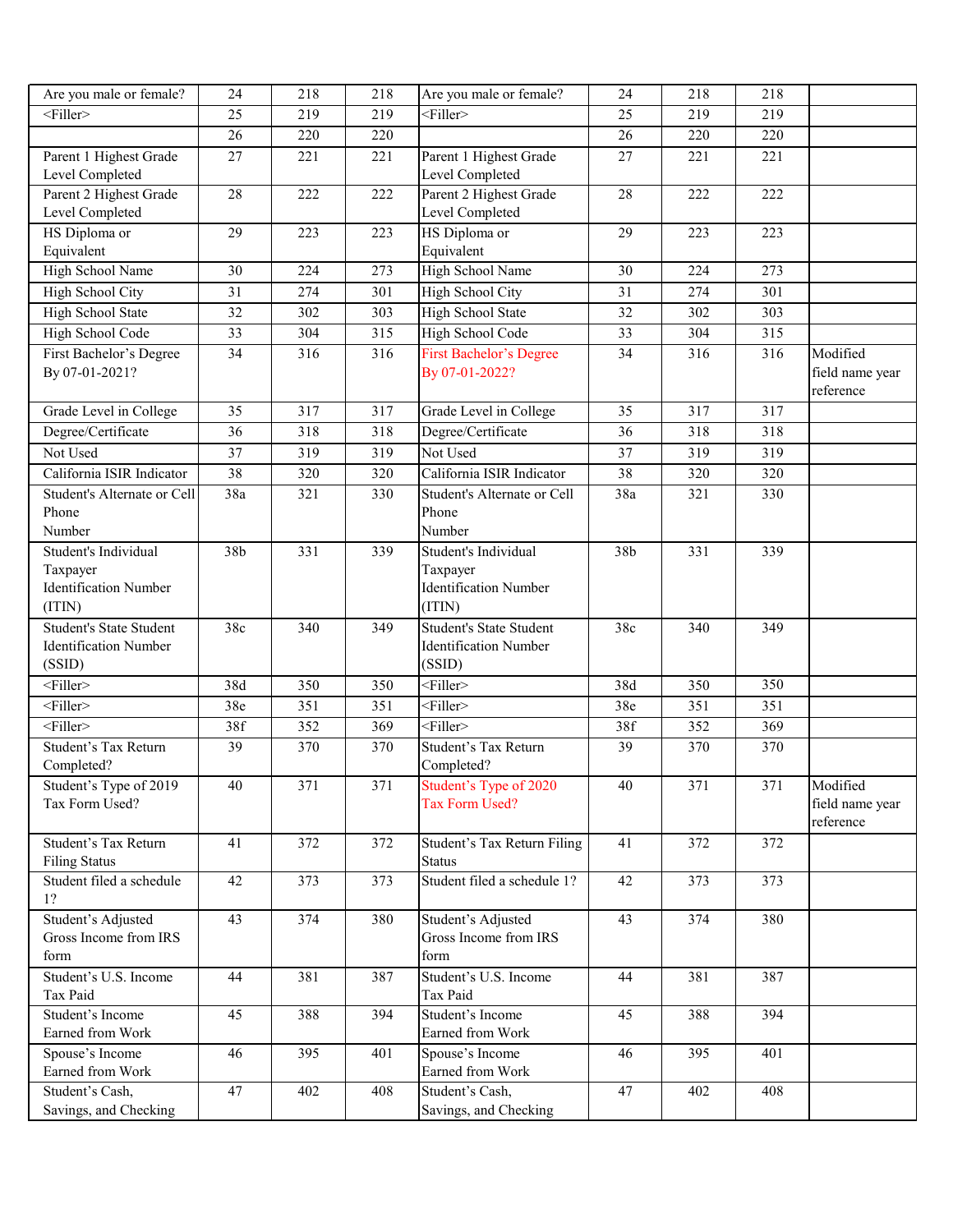| Student's Investment<br>Net Worth                   | 48              | 409 | 415              | Student's Investment<br>Net Worth                   | 48  | 409 | 415              |                              |
|-----------------------------------------------------|-----------------|-----|------------------|-----------------------------------------------------|-----|-----|------------------|------------------------------|
| <b>Student's Business</b><br>and/or Investment Farm | 49              | 416 | 422              | <b>Student's Business</b><br>and/or Investment Farm | 49  | 416 | 422              |                              |
| Student's Educational<br>Credits                    | 50              | 423 | 429              | Student's Educational<br>Credits                    | 50  | 423 | 429              |                              |
| Student's Child Support<br>Paid                     | $\overline{51}$ | 430 | 436              | Student's Child Support<br>Paid                     | 51  | 430 | 436              |                              |
| Student's Need-Based                                | 52              | 437 | 443              | <b>Student's Need-Based</b>                         | 52  | 437 | 443              |                              |
| Employment<br>Student's                             | 53              | 444 | 450              | Employment<br>Student's                             | 53  | 444 | 450              |                              |
| Grant/Scholarship Aid<br>Student's Combat Pay       | $\overline{54}$ | 451 | 457              | Grant/Scholarship Aid<br>Student's Combat Pay       | 54  | 451 | 457              |                              |
| Student's Co-op                                     | 55              | 458 | 464              | Student's Co-op                                     | 55  | 458 | 464              |                              |
| Earnings<br><b>Student's Pension</b>                | 56              | 465 | 471              | Earnings<br><b>Student's Pension</b>                | 56  | 465 | 471              |                              |
| Payments                                            |                 |     |                  | Payments                                            |     |     |                  |                              |
| Student's IRA                                       | 57              | 472 | 478              | Student's IRA                                       | 57  | 472 | 478              |                              |
| Payments                                            |                 |     |                  | Payments                                            |     |     |                  |                              |
| Student's Child Support<br>Received                 | 58              | 479 | 485              | Student's Child Support<br>Received                 | 58  | 479 | 485              |                              |
| Student's Tax Exempt<br>Interest Income             | 59              | 486 | 492              | <b>Student's Tax Exempt</b><br>Interest Income      | 59  | 486 | 492              |                              |
| Student's Untaxed                                   | 60              | 493 | 499              | <b>Student's Untaxed Portions</b>                   | 60  | 493 | 499              |                              |
| Portions of IRA                                     |                 |     |                  | of IRA Distributions and                            |     |     |                  |                              |
| Distributions and<br>Pensions                       |                 |     |                  | Pensions                                            |     |     |                  |                              |
| Student's                                           | 61              | 500 | 506              | Student's                                           | 61  | 500 | 506              |                              |
| Military/Clergy                                     |                 |     |                  | Military/Clergy Allowances                          |     |     |                  |                              |
| Allowances                                          |                 |     |                  |                                                     |     |     |                  |                              |
| Student's Veterans                                  | 62              | 502 | 513              | <b>Student's Veterans</b>                           | 62  | 502 | 513              |                              |
| Noneducation Benefits                               |                 |     |                  | Noneducation Benefits                               |     |     |                  |                              |
| Student's Other<br>Untaxed Income                   | 63              | 509 | $\overline{520}$ | Student's Other<br><b>Untaxed Income</b>            | 63  | 509 | $\overline{520}$ |                              |
| Student's Other Non-                                | 64              | 521 | 527              | Student's Other Non-                                | 64  | 521 | 527              |                              |
| Reported Money                                      |                 |     |                  | Reported Money                                      |     |     |                  |                              |
| <filler></filler>                                   | 65              | 528 | 536              | <filler></filler>                                   | 65  | 528 | 536              |                              |
| Foster care, 16 to 18?                              | 66              | 537 | 537              | Foster care, 16 to 18?                              | 66  | 537 | 537              |                              |
| California County from                              | 66a             | 538 | 552              | California County from list                         | 66a | 538 | 552              |                              |
| list or<br>Other                                    |                 |     |                  | or<br>Other                                         |     |     |                  |                              |
| State of Wardship                                   | 66b             | 553 | 554              | State of Wardship                                   | 66b | 553 | 554              |                              |
| <b>Chafee Consideration</b>                         | 66c             | 555 | 555              | <b>Chafee Consideration</b>                         | 66c | 555 | 555              |                              |
| Filler                                              | 66d             | 556 | 586              | Filler                                              | 66d | 556 | 586              |                              |
| Born Before 01-01-1998?                             | 67              | 587 | 587              | <b>Born Before 01-01-1999?</b>                      | 67  | 587 | 587              | Modified                     |
|                                                     |                 |     |                  |                                                     |     |     |                  | field name year<br>reference |
| Is Student Married?                                 | 68              | 588 | 588              | Is Student Married?                                 | 68  | 588 | 588              |                              |
| Working on a Master's                               | 69              | 589 | 589              | Working on a Master's                               | 69  | 589 | 589              |                              |
| or Doctorate Program?                               |                 |     |                  | or Doctorate Program?                               |     |     |                  |                              |
| Are you on active duty<br>in U.S. Armed Forces?     | 70              | 590 | 590              | Are you on active duty<br>in U.S. Armed Forces?     | 70  | 590 | 590              |                              |
| Veteran of U.S. Armed                               | 71              | 591 | 591              | Veteran of U.S. Armed                               | 71  | 591 | 591              |                              |
| Forces?                                             |                 |     |                  | Forces?                                             |     |     |                  |                              |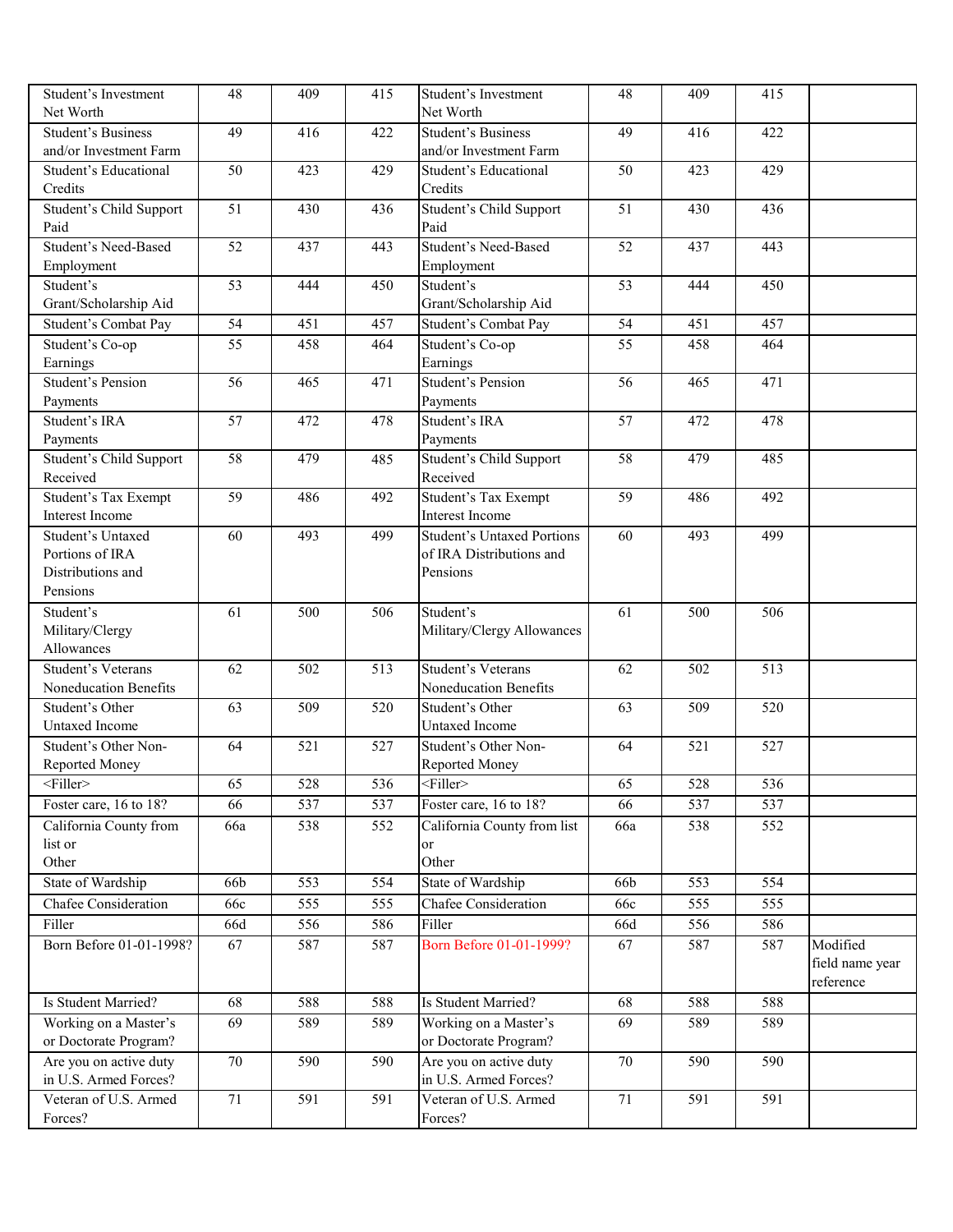| Have Children You<br>Support? | 72              | 592 | 592 | Have Children You<br>Support?  | 72              | 592 | 592 |                 |
|-------------------------------|-----------------|-----|-----|--------------------------------|-----------------|-----|-----|-----------------|
| Have Legal Dependents         | $\overline{73}$ | 593 | 593 | Have Legal Dependents          | $\overline{73}$ | 593 | 593 |                 |
| Other than Children or        |                 |     |     | Other than Children or         |                 |     |     |                 |
| Spouse?                       |                 |     |     | Spouse?                        |                 |     |     |                 |
| Orphan, Ward of Court,        | $\overline{74}$ | 594 | 594 | Orphan, Ward of Court,         | 74              | 594 | 594 |                 |
| or Foster Care?               |                 |     |     | or Foster Care?                |                 |     |     |                 |
| Student is an                 | 75              | 595 | 595 | Student is an                  | 75              | 595 | 595 |                 |
| emancipated minor?            |                 |     |     | emancipated minor?             |                 |     |     |                 |
| Student is in legal           | 76              | 596 | 596 | Student is in legal            | 76              | 596 | 596 |                 |
| guardianship?                 |                 |     |     | guardianship?                  |                 |     |     |                 |
| Unaccompanied youth           | $\overline{77}$ | 597 | 597 | Unaccompanied youth            | 77              | 597 | 597 |                 |
| determined by school          |                 |     |     | determined by school           |                 |     |     |                 |
| district liaison?             |                 |     |     | district liaison?              |                 |     |     |                 |
| Unaccompanied youth           | 78              | 598 | 598 | Unaccompanied youth            | 78              | 598 | 598 |                 |
| determined by HUD?            |                 |     |     | determined by HUD?             |                 |     |     |                 |
| At risk of                    | 79              | 599 | 599 | At risk of                     | 79              | 599 | 599 |                 |
| homelessness?                 |                 |     |     | homelessness?                  |                 |     |     |                 |
| Filler                        | 80              | 600 | 604 | Filler                         | 80              | 600 | 604 |                 |
| Parents' Marital Status       | 81              | 605 | 605 | Parents' Marital Status        | 81              | 605 | 605 |                 |
| Parents' Marital Status       | 82              | 606 | 611 | Parents' Marital Status        | 82              | 606 | 611 | Modified        |
| Date                          |                 |     |     | Date                           |                 |     |     | valid content   |
| Parent 1                      | 83              | 612 | 620 | Parent 1                       | 83              | 612 | 620 |                 |
| Social Security Number or     |                 |     |     | Social Security Number or      |                 |     |     |                 |
| <b>ITIN</b>                   |                 |     |     | <b>ITIN</b>                    |                 |     |     |                 |
| Parent 1                      | 84              | 621 | 636 | Parent 1                       | 84              | 621 | 636 |                 |
| Last Name                     |                 |     |     | Last Name                      |                 |     |     |                 |
| Parent 1                      | 85              | 637 | 637 | Parent 1                       | 85              | 637 | 637 |                 |
| First Name Initial            |                 |     |     | First Name Initial             |                 |     |     |                 |
| Parent 1                      | 86              | 638 | 645 | Parent 1                       | 86              | 638 | 645 | Modified        |
| Date of Birth                 |                 |     |     | Date of Birth                  |                 |     |     | valid content   |
| Parent 2                      | 87              | 646 | 654 | Parent 2                       | 87              | 646 | 654 |                 |
| Social Security Number or     |                 |     |     | Social Security Number or      |                 |     |     |                 |
| <b>ITIN</b>                   |                 |     |     | <b>ITIN</b>                    |                 |     |     |                 |
| Parent 2                      | 88              | 655 | 670 | Parent 2                       | 88              | 655 | 670 |                 |
| Last Name                     |                 |     |     | Last Name                      |                 |     |     |                 |
| Parent 2                      | 89              | 671 | 671 | Parent 2                       | 89              | 671 | 671 |                 |
| First Name Initial            |                 |     |     | First Name Initial             |                 |     |     |                 |
| Parent 2                      | 90              | 672 | 679 | Parent 2                       | 90              | 672 | 679 | Modified        |
| Date of Birth                 |                 |     |     | Date of Birth                  |                 |     |     | valid content   |
| Parent's E-mail               | $\overline{91}$ | 680 | 729 | Parent's E-mail                | 91              | 680 | 729 |                 |
| Address                       |                 |     |     | Address                        |                 |     |     |                 |
| Parents' State of Legal       | 92              | 730 | 731 | Parents' State of Legal        | 92              | 730 | 731 |                 |
| Residence                     |                 |     |     | Residence                      |                 |     |     |                 |
| Parents Legal Residents       | 93              | 732 | 732 | <b>Parents Legal Residents</b> | 93              | 732 | 732 | Modified        |
| before 01-01-2016?            |                 |     |     | before 01-01-2017?             |                 |     |     | field name year |
|                               |                 |     |     |                                |                 |     |     | reference       |
| Parents' Legal                | 94              | 733 | 738 | Parents' Legal                 | 94              | 733 | 738 | Modified        |
| Residence Date                |                 |     |     | Residence Date                 |                 |     |     | valid content   |
| Parents' Number of            | 95              | 739 | 740 | Parents' Number of             | 95              | 739 | 740 |                 |
| Family Members                |                 |     |     | <b>Family Members</b>          |                 |     |     |                 |
| Parents' Number in            | 96              | 741 | 741 | Parents' Number in             | 96              | 741 | 741 |                 |
| College                       |                 |     |     | College                        |                 |     |     |                 |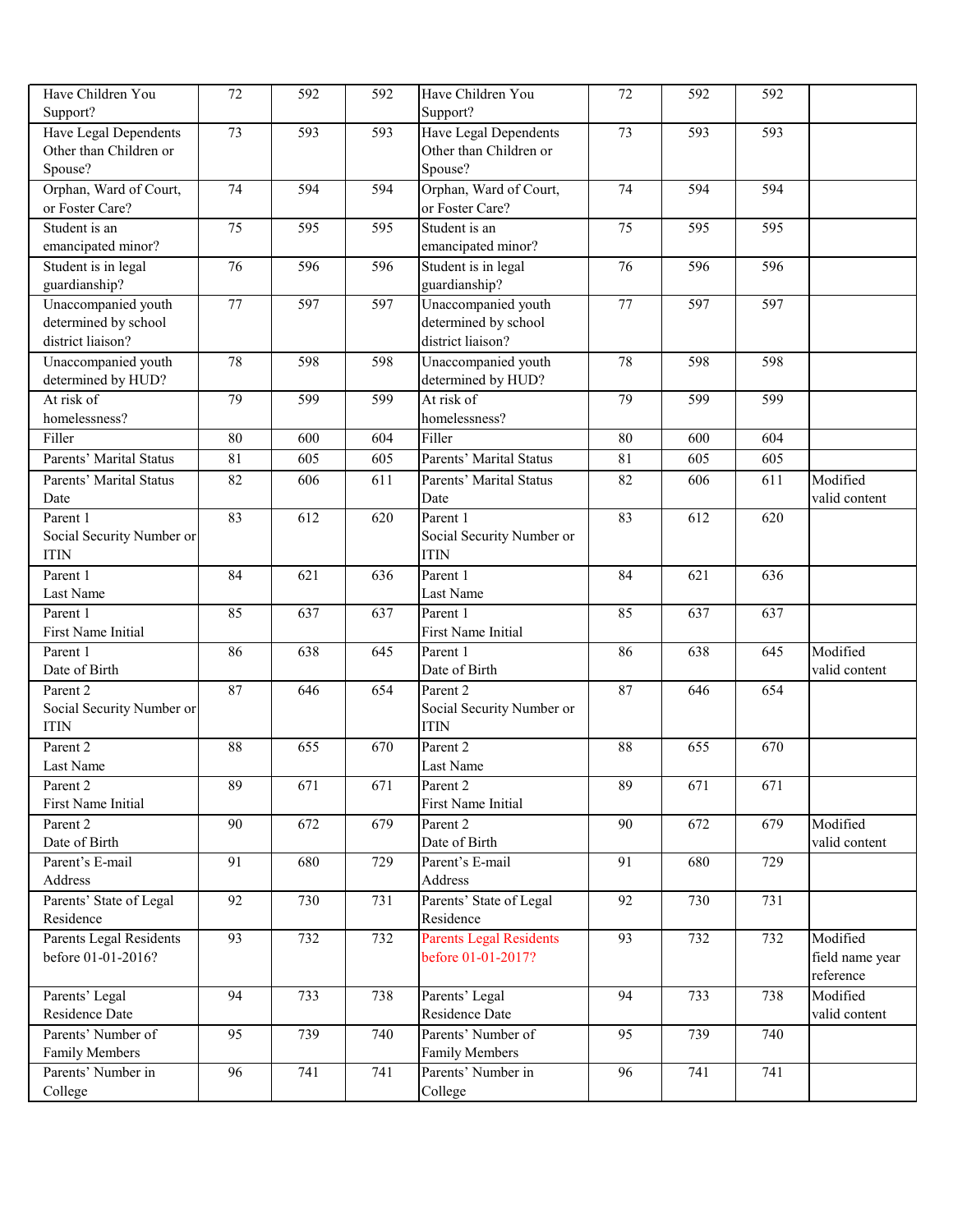| Parent Medicaid or<br><b>Supplemental Security</b><br>Income (SSI) Benefits         | 97  | 742 | 742 | Parent Medicaid or<br><b>Supplemental Security</b><br>Income (SSI) Benefits         | 97  | 742 | 742 |                                          |
|-------------------------------------------------------------------------------------|-----|-----|-----|-------------------------------------------------------------------------------------|-----|-----|-----|------------------------------------------|
| Food Stamps<br>(Cal Fresh)                                                          | 98  | 743 | 743 | Food Stamps<br>(Cal Fresh)                                                          | 98  | 743 | 743 |                                          |
| Parent Free or Reduced<br>Price School Lunch<br><b>Benefits</b>                     | 99  | 744 | 744 | Parent Free or Reduced<br>Price School Lunch Benefits                               | 99  | 744 | 744 |                                          |
| Parent Temporary<br>Assistance for Needy<br>Families (TANF) Benefits<br>(Cal Works) | 100 | 745 | 745 | Parent Temporary<br>Assistance for Needy<br>Families (TANF) Benefits<br>(Cal Works) | 100 | 745 | 745 |                                          |
| Parent Women, Infants,<br>and Children (WIC)<br><b>Benefits</b>                     | 101 | 746 | 746 | Parent Women, Infants,<br>and Children (WIC)<br><b>Benefits</b>                     | 101 | 746 | 746 |                                          |
| Parents' Tax Return<br>Completed?                                                   | 102 | 747 | 747 | Parents' Tax Return<br>Completed?                                                   | 102 | 747 | 747 |                                          |
| Parent's Type of 2019<br>Tax Form Used?                                             | 103 | 748 | 748 | Parent's Type of 2020<br>Tax Form Used?                                             | 103 | 748 | 748 | Modified<br>field name year<br>reference |
| Parents' Tax Return Filing<br><b>Status</b>                                         | 104 | 749 | 749 | Parents' Tax Return Filing<br><b>Status</b>                                         | 104 | 749 | 749 |                                          |
| Parents Filed a Schedule<br>1?                                                      | 105 | 750 | 750 | Parents Filed a Schedule 1?                                                         | 105 | 750 | 750 |                                          |
| <b>Parent Dislocated</b><br>Worker                                                  | 106 | 751 | 751 | <b>Parent Dislocated</b><br>Worker                                                  | 106 | 751 | 751 |                                          |
| Parents' Adjusted<br>Gross Income from IRS<br>form                                  | 107 | 752 | 758 | Parents' Adjusted<br>Gross Income from IRS<br>form                                  | 107 | 752 | 758 |                                          |
| Parents' U.S. Income<br>Tax Paid                                                    | 108 | 759 | 765 | Parents' U.S. Income<br>Tax Paid                                                    | 108 | 759 | 765 |                                          |
| Parent 1<br>Income Earned from<br>Work                                              | 109 | 766 | 772 | Parent 1<br>Income Earned from Work                                                 | 109 | 766 | 772 |                                          |
| Parent 2<br>Income Earned from<br>Work                                              | 110 | 773 | 779 | Parent 2<br>Income Earned from Work                                                 | 110 | 773 | 779 |                                          |
| Parents' Cash, Savings,<br>and Checking                                             | 111 | 780 | 786 | Parents' Cash, Savings,<br>and Checking                                             | 111 | 780 | 786 |                                          |
| Parents' Investment Net<br>Worth                                                    | 112 | 787 | 793 | Parents' Investment Net<br>Worth                                                    | 112 | 787 | 793 |                                          |
| Parents' Business<br>and/or Investment Farm<br>Net Worth                            | 113 | 794 | 800 | Parents' Business<br>and/or Investment Farm Net<br>Worth                            | 113 | 794 | 800 |                                          |
| Parents' Educational<br>Credits                                                     | 114 | 801 | 807 | Parents' Educational<br>Credits                                                     | 114 | 801 | 807 |                                          |
| Parents' Child Support<br>Paid                                                      | 115 | 808 | 814 | Parents' Child Support<br>Paid                                                      | 115 | 808 | 814 |                                          |
| Parents' Need-Based<br>Employment                                                   | 116 | 815 | 821 | Parents' Need-Based<br>Employment                                                   | 116 | 815 | 821 |                                          |
| Parents'<br>Grant/Scholarship Aid                                                   | 117 | 822 | 828 | Parents'<br>Grant/Scholarship Aid                                                   | 117 | 822 | 828 |                                          |
| Parents' Combat Pay                                                                 | 118 | 829 | 835 | Parents' Combat Pay                                                                 | 118 | 829 | 835 |                                          |
| Parents' Co-op<br>Earnings                                                          | 119 | 836 | 842 | Parents' Co-op<br>Earnings                                                          | 119 | 836 | 842 |                                          |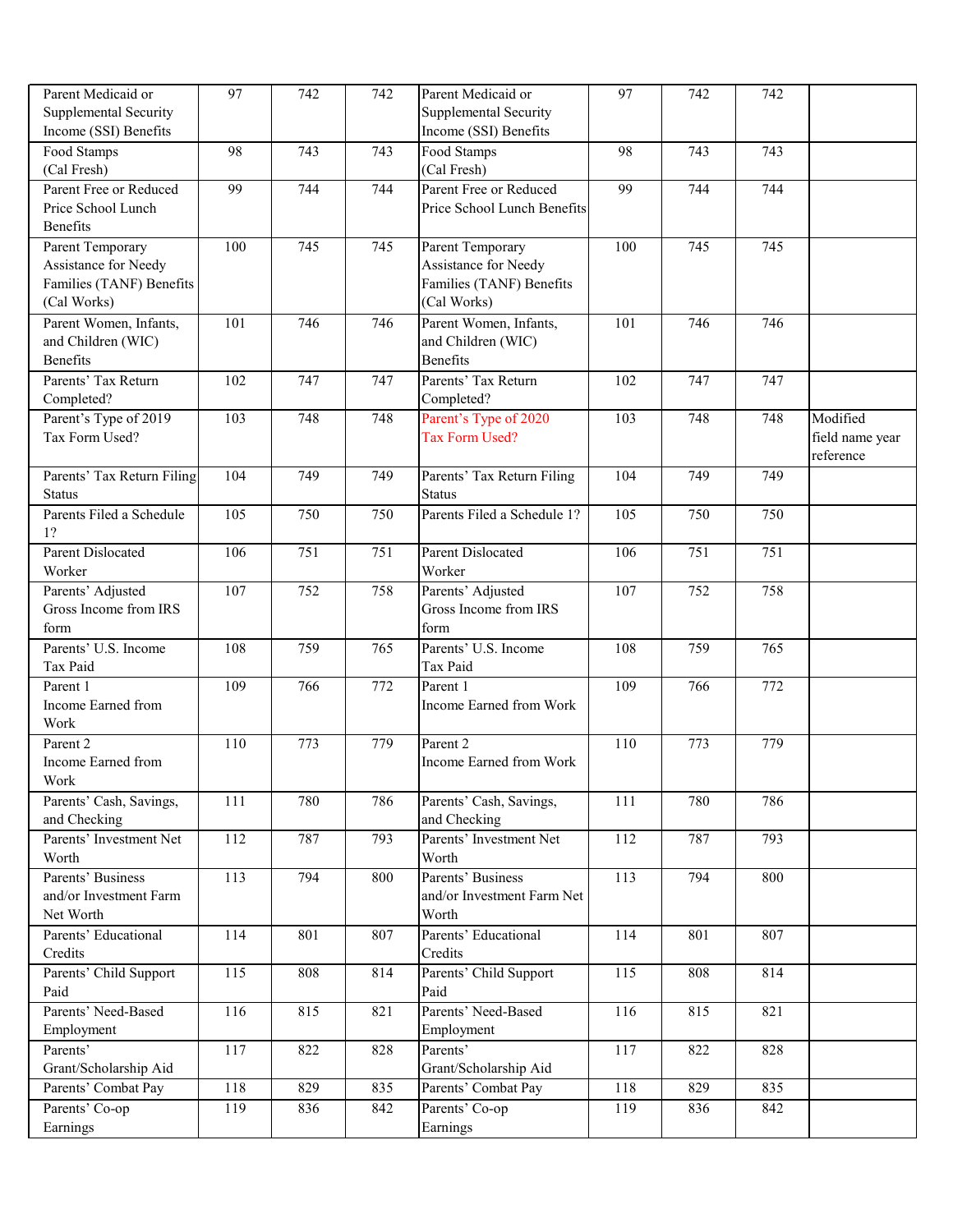| Parents' Pension                       | 120              | 843  | 849  | Parents' Pension                              | 120              | 843  | 849  |  |
|----------------------------------------|------------------|------|------|-----------------------------------------------|------------------|------|------|--|
| Payments                               |                  |      |      | Payments                                      |                  |      |      |  |
| Parents' IRA Payments                  | 121              | 850  | 856  | Parents' IRA Payments                         | 121              | 850  | 856  |  |
| Parents' Child Support                 | 122              | 857  | 863  | Parents' Child Support                        | 122              | 857  | 863  |  |
| Received                               |                  |      |      | Received                                      |                  |      |      |  |
| Parents' Tax Exempt                    | $\overline{123}$ | 864  | 870  | Parents' Tax Exempt                           | 123              | 864  | 870  |  |
| Interest                               |                  |      |      | Interest                                      |                  |      |      |  |
| Income                                 |                  |      |      | Income                                        |                  |      |      |  |
| Parents' Untaxed                       |                  | 871  | 877  | Parents' Untaxed Portions                     |                  | 871  | 877  |  |
| Portions of IRA<br>Distributions and   |                  |      |      | of IRA Distributions and<br>Pensions          |                  |      |      |  |
| Pensions                               |                  |      |      |                                               |                  |      |      |  |
| Parents'                               | $\overline{125}$ | 878  | 884  | Parents'                                      | 125              | 878  | 884  |  |
| Military/Clergy                        |                  |      |      | Military/Clergy Allowances                    |                  |      |      |  |
| Allowances                             |                  |      |      |                                               |                  |      |      |  |
| Parents' Veterans                      | 126              | 885  | 891  | Parents' Veterans                             | 126              | 885  | 891  |  |
| Noneducation Benefits                  |                  |      |      | <b>Noneducation Benefits</b>                  |                  |      |      |  |
| Parents' Other Untaxed                 | 127              | 892  | 898  | Parents' Other Untaxed                        | 127              | 892  | 898  |  |
| Income                                 |                  |      |      | Income                                        |                  |      |      |  |
| $<$ Filler $>$                         | 128              | 899  | 957  | $<$ Filler $>$                                | 128              | 899  | 957  |  |
| Student's Number of                    | 129              | 958  | 959  | Student's Number of                           | 129              | 958  | 959  |  |
| Family Members                         |                  |      |      | <b>Family Members</b>                         |                  |      |      |  |
| Student's Number in                    | 130              | 960  | 960  | Student's Number in                           | 130              | 960  | 960  |  |
| College                                |                  |      |      | College                                       |                  |      |      |  |
| Student Medicaid or                    | 131              | 961  | 961  | Student Medicaid or                           | 131              | 961  | 961  |  |
| Supplemental Security                  |                  |      |      | Supplemental Security                         |                  |      |      |  |
| Income (SSI) Benefits                  |                  |      |      | Income (SSI) Benefits                         |                  |      |      |  |
| Food Stamps                            | 132              | 962  | 962  | Food Stamps                                   | 132              | 962  | 962  |  |
| (Cal Fresh)                            |                  |      |      | (Cal Fresh)                                   |                  |      |      |  |
| Student Free or                        | 133              | 963  | 963  | Student Free or                               | $\overline{133}$ | 963  | 963  |  |
| Reduced Price School<br>Lunch Benefits |                  |      |      | Reduced Price School<br><b>Lunch Benefits</b> |                  |      |      |  |
| <b>Student TANF Benefits</b>           | 134              | 964  | 964  | <b>Student TANF Benefits</b>                  | 134              | 964  | 964  |  |
| (Cal Works)                            |                  |      |      | (Cal Works)                                   |                  |      |      |  |
| <b>Student WIC Benefits</b>            | $\overline{135}$ | 965  | 965  | <b>Student WIC Benefits</b>                   | 135              | 965  | 965  |  |
| Student/Spouse                         | 136              | 966  | 966  | Student/Spouse                                | 136              | 966  | 966  |  |
| Dislocated Worker                      |                  |      |      | Dislocated Worker                             |                  |      |      |  |
| $<$ Filler>                            | 137              | 967  | 971  | $\overline{\text{Filler}}$                    | 137              | 967  | 971  |  |
| Federal School Code #1                 | 138              | 972  | 977  | Federal School Code #1                        | 138              | 972  | 977  |  |
| Federal School Code #1                 | 139              | 978  | 978  | Federal School Code #1                        | 139              | 978  | 978  |  |
| <b>Housing Plans</b>                   |                  |      |      | <b>Housing Plans</b>                          |                  |      |      |  |
| Federal School Code #2                 | 140              | 979  | 984  | Federal School Code #2                        | 140              | 979  | 984  |  |
| Federal School Code #2                 | 141              | 985  | 985  | Federal School Code #2                        | 141              | 985  | 985  |  |
| <b>Housing Plans</b>                   |                  |      |      | <b>Housing Plans</b>                          |                  |      |      |  |
| Federal School Code #3                 | 142              | 986  | 991  | Federal School Code #3                        | 142              | 986  | 991  |  |
| Federal School Code #3                 | 143              | 992  | 992  | Federal School Code #3                        | 143              | 992  | 992  |  |
| Housing Plans                          |                  |      |      | <b>Housing Plans</b>                          |                  |      |      |  |
| Federal School Code #4                 | 144              | 993  | 998  | Federal School Code #4                        | 144              | 993  | 998  |  |
| Federal School Code #4                 | 145              | 999  | 999  | Federal School Code #4                        | 145              | 999  | 999  |  |
| Housing Plans                          |                  |      |      | <b>Housing Plans</b>                          |                  |      |      |  |
| Federal School Code #5                 | 146              | 1000 | 1005 | Federal School Code #5                        | 146              | 1000 | 1005 |  |
| Federal School Code #5                 | 147              | 1006 | 1006 | Federal School Code #5                        | 147              | 1006 | 1006 |  |
| Housing Plans                          |                  |      |      | <b>Housing Plans</b>                          |                  |      |      |  |
| Federal School Code #6                 | 148              | 1007 | 1012 | Federal School Code #6                        | 148              | 1007 | 1012 |  |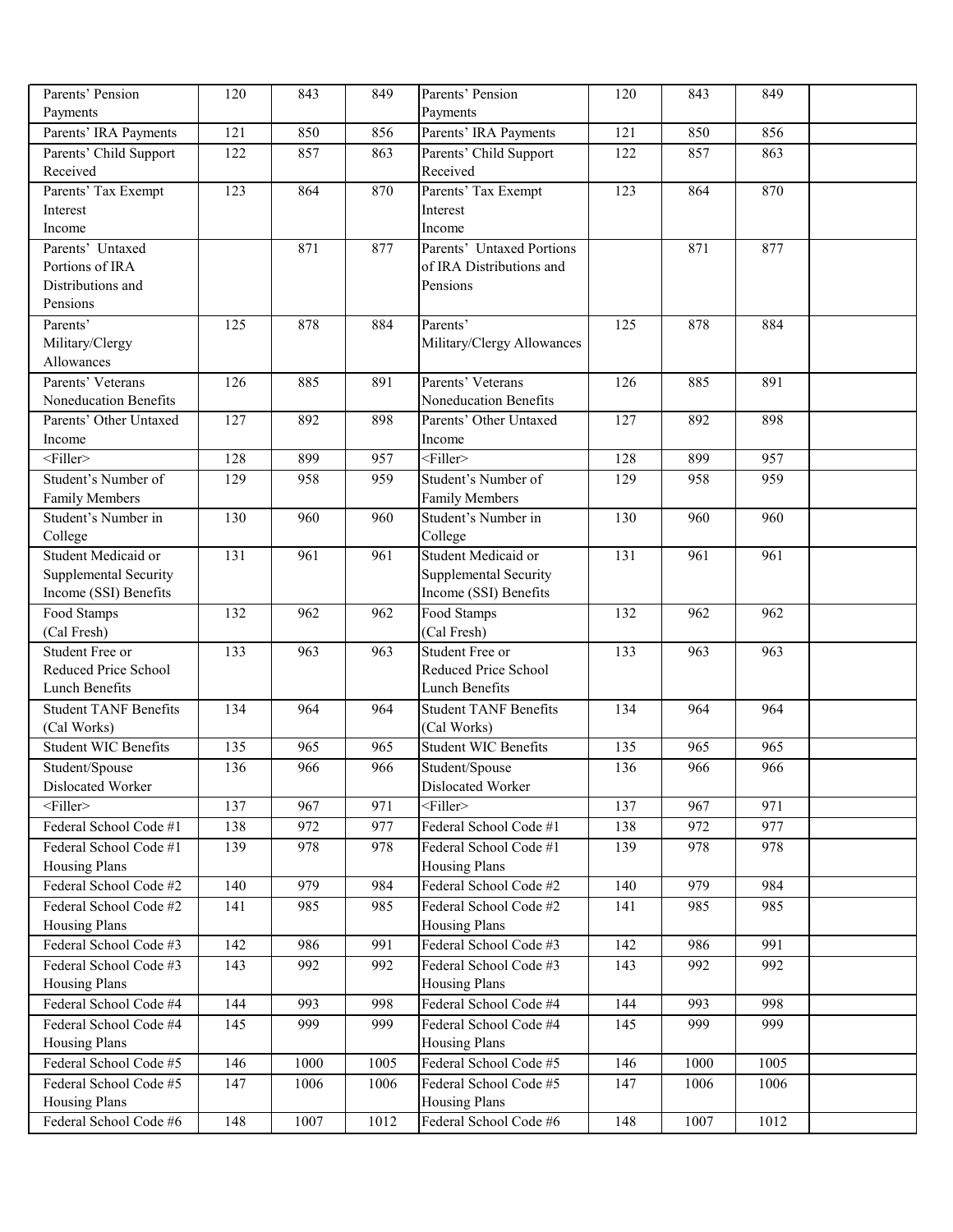| Federal School Code #6                         | 149              | 1013             | 1013 | Federal School Code #6                         | 149              | 1013             | 1013 |               |
|------------------------------------------------|------------------|------------------|------|------------------------------------------------|------------------|------------------|------|---------------|
| <b>Housing Plans</b>                           |                  |                  |      | <b>Housing Plans</b>                           |                  |                  |      |               |
| Federal School Code #7                         | $\overline{150}$ | 1014             | 1019 | Federal School Code #7                         | 150              | 1014             | 1019 |               |
| Federal School Code #7<br><b>Housing Plans</b> | 151              | 1020             | 1020 | Federal School Code #7<br><b>Housing Plans</b> | 151              | 1020             | 1020 |               |
| Federal School Code #8                         | 152              | 1021             | 1026 | Federal School Code #8                         | 152              | $\frac{1021}{2}$ | 1026 |               |
| Federal School Code #8                         | 153              | 1027             | 1027 | Federal School Code #8                         | 153              | 1027             | 1027 |               |
| <b>Housing Plans</b>                           |                  |                  |      | <b>Housing Plans</b>                           |                  |                  |      |               |
| Federal School Code #9                         | 154              | 1028             | 1033 | Federal School Code #9                         | 154              | 1028             | 1033 |               |
| Federal School Code #9<br><b>Housing Plans</b> | 155              | 1034             | 1034 | Federal School Code #9<br><b>Housing Plans</b> | 155              | 1034             | 1034 |               |
| Federal School Code<br>#10                     | 156              | 1035             | 1040 | Federal School Code<br>#10                     | 156              | 1035             | 1040 |               |
| Federal School Code                            | 157              | 1041             | 1041 | Federal School Code                            | 157              | 1041             | 1041 |               |
| #10 Housing Plans                              |                  |                  |      | #10 Housing Plans                              |                  |                  |      |               |
| $<$ Filler>                                    | 158              | 1042             | 1076 | $<$ Filler>                                    | 158              | 1042             | 1076 |               |
| Date Application                               | 159              | 1077             | 1084 | Date Application                               | 159              | 1077             | 1084 | Modified      |
| Completed                                      |                  |                  |      | Completed                                      |                  |                  |      | valid content |
| Signed By                                      | 160              | 1085             | 1085 | Signed By                                      | 160              | 1085             | 1085 |               |
| Indicates if only the                          |                  |                  |      | Indicates if only the                          |                  |                  |      |               |
| applicant, or only the                         |                  |                  |      | applicant, or only the parent,                 |                  |                  |      |               |
| parent, or both applicant                      |                  |                  |      | or both applicant and parent                   |                  |                  |      |               |
| and parent signed the                          |                  |                  |      | signed the transaction.                        |                  |                  |      |               |
| transaction.                                   |                  |                  |      |                                                |                  |                  |      |               |
| $<$ Filler $>$                                 | 161              | 1086             | 1090 | <filler></filler>                              | 161              | 1086             | 1090 |               |
| Preparer's Social                              | 162              | 1091             | 1099 | Preparer's Social                              | 162              | 1091             | 1099 |               |
| <b>Security Number</b>                         |                  |                  |      | <b>Security Number</b>                         |                  |                  |      |               |
| Indicates that the                             |                  |                  |      | Indicates that the Preparer's                  |                  |                  |      |               |
| Preparer's SSN is                              |                  |                  |      | SSN is provided on the                         |                  |                  |      |               |
| provided on the                                |                  |                  |      | transaction.                                   |                  |                  |      |               |
| transaction.                                   |                  |                  |      |                                                |                  |                  |      |               |
| Preparer's Employer                            | 163              | 1100             | 1108 | Preparer's Employer                            | 163              | 1100             | 1108 |               |
| <b>Identification Number</b>                   |                  |                  |      | Identification Number (EIN)                    |                  |                  |      |               |
| (EIN)                                          |                  |                  |      |                                                |                  |                  |      |               |
| Preparer's Signature                           | 164              | 1109             | 1109 | Preparer's Signature                           | 164              | 1109             | 1109 |               |
| Indicates that a preparer                      |                  |                  |      | Indicates that a preparer                      |                  |                  |      |               |
| signed the transaction.                        |                  |                  |      | signed the transaction.                        |                  |                  |      |               |
| $<$ Filler>                                    | $\overline{165}$ | $\frac{1110}{2}$ | 1119 | <filler></filler>                              | $\overline{165}$ | 1110             | 1119 |               |
| Dependency Override<br>Indicator               | 166              | 1120             | 1120 | Dependency Override<br>Indicator               | 166              | 1120             | 1120 |               |
| Indicates that a                               |                  |                  |      | Indicates that a dependency                    |                  |                  |      |               |
| dependency override was                        |                  |                  |      | override was requested on                      |                  |                  |      |               |
| requested on this                              |                  |                  |      | this transaction.                              |                  |                  |      |               |
| transaction.                                   |                  |                  |      |                                                |                  |                  |      |               |
| FAA Federal School                             | 167              | 1121             | 1126 | FAA Federal School                             | 167              | 1121             | 1126 |               |
| Code                                           |                  |                  |      | Code                                           |                  |                  |      |               |
| Indicates the Federal                          |                  |                  |      | Indicates the Federal School                   |                  |                  |      |               |
| School Code that                               |                  |                  |      | Code that requested a                          |                  |                  |      |               |
| requested a dependency                         |                  |                  |      | dependency override or                         |                  |                  |      |               |
| override or professional                       |                  |                  |      | professional judgment                          |                  |                  |      |               |
| judgment request.                              |                  |                  |      | request.                                       |                  |                  |      |               |
| $<$ Filler>                                    | 168              | 1127             | 1127 | $<$ Filler>                                    | 168              | 1127             | 1127 |               |
| $<$ Filler>                                    | 169              | 1128             | 1137 | <filler></filler>                              | 169              | 1128             | 1137 |               |
|                                                |                  |                  |      |                                                |                  |                  |      |               |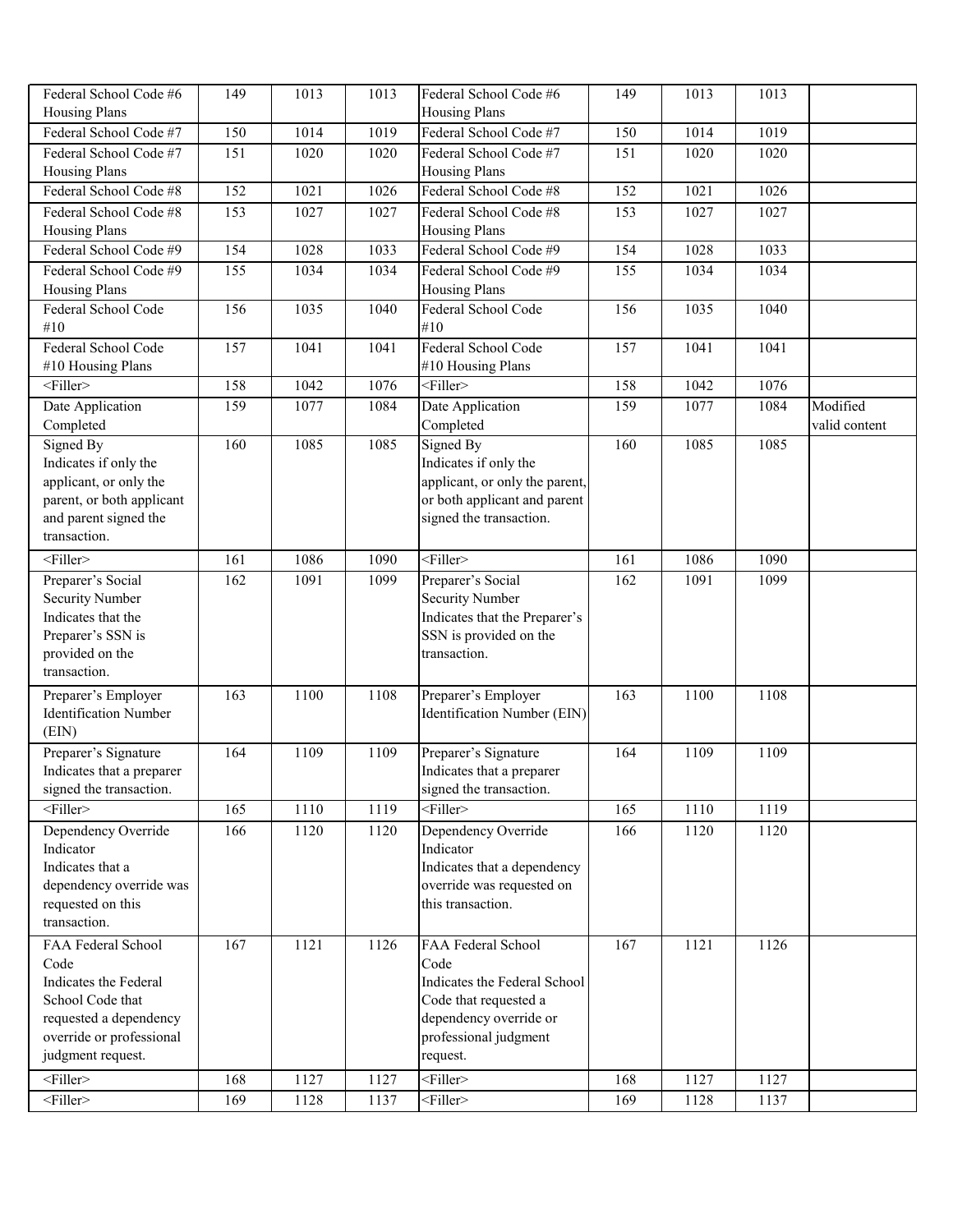| Dependency Status                   | 170 | 1138 | 1138 | Dependency Status                      | 170 | 1138 | 1138 |               |
|-------------------------------------|-----|------|------|----------------------------------------|-----|------|------|---------------|
| Determined by CSAC                  |     |      |      | Determined by CSAC based               |     |      |      |               |
| based on dependency                 |     |      |      | on dependency status data<br>provided. |     |      |      |               |
| status data provided.               |     |      |      |                                        |     |      |      |               |
| <b>Transaction Data</b>             | 171 | 1139 | 1140 | <b>Transaction Data</b>                | 171 | 1139 | 1140 |               |
| Source/Type Code                    |     |      |      | Source/Type Code Indicates             |     |      |      |               |
| Indicates the origin of the         |     |      |      | the origin of the transaction.         |     |      |      |               |
| transaction.                        |     |      |      | The first byte describes<br>source:    |     |      |      |               |
| The first byte describes<br>source: |     |      |      | $2 =$ Web Student                      |     |      |      |               |
| $2 =$ Web Student                   |     |      |      | $3 =$ Web FAA                          |     |      |      |               |
| $3 =$ Web FAA                       |     |      |      | $4 = Paper$                            |     |      |      |               |
| $4 = Paper$                         |     |      |      | $5 = CSAC$                             |     |      |      |               |
| $5 = CSAC$                          |     |      |      | The second byte describes              |     |      |      |               |
| The second byte describes           |     |      |      | type:                                  |     |      |      |               |
| type:                               |     |      |      | $A = Application$                      |     |      |      |               |
| $A = Application$                   |     |      |      | $B =$ Application Spanish              |     |      |      |               |
| $B =$ Application Spanish           |     |      |      | $C =$ Correction                       |     |      |      |               |
| $C =$ Correction                    |     |      |      |                                        |     |      |      |               |
| <b>Transaction Receipt</b>          | 172 | 1141 | 1148 | <b>Transaction Receipt</b>             | 172 | 1141 | 1148 | Modified      |
| Date                                |     |      |      | Date                                   |     |      |      | valid content |
| Date the transaction was            |     |      |      | Date the transaction was               |     |      |      |               |
| received by CSAC.                   |     |      |      | received by CSAC.                      |     |      |      |               |
| <b>Special Circumstances</b>        | 173 | 1149 | 1149 | Special Circumstances                  | 173 | 1149 | 1149 |               |
| Flag                                |     |      |      | Flag                                   |     |      |      |               |
| <b>Student IRS Request</b>          | 174 | 1150 | 1151 | <b>Student IRS Request</b>             | 174 | 1150 | 1151 |               |
| Flag                                |     |      |      | Flag                                   |     |      |      |               |
| (Not used by CSAC)                  |     |      |      | (Not used by CSAC)                     |     |      |      |               |
| Parent IRS Request                  | 175 | 1152 | 1153 | Parent IRS Request                     | 175 | 1152 | 1153 |               |
| Flag<br>(Not used by CSAC)          |     |      |      | Flag<br>(Not used by CSAC)             |     |      |      |               |
| Parent Asset Threshold              | 176 | 1154 | 1154 | Parent Asset Threshold                 | 176 | 1154 | 1154 |               |
| Exceeded                            |     |      |      | Exceeded                               |     |      |      |               |
| <b>Student Asset</b>                | 177 | 1155 | 1155 | <b>Student Asset</b>                   | 177 | 1155 | 1155 |               |
| Threshold Exceeded                  |     |      |      | Threshold Exceeded                     |     |      |      |               |
| IRS Student Adjusted                | 178 | 1156 | 1156 | <b>IRS Student Adjusted</b>            | 178 | 1156 | 1156 |               |
| Gross Income (AGI) Data             |     |      |      | Gross Income (AGI) Data                |     |      |      |               |
| Field Flag                          |     |      |      | Field Flag                             |     |      |      |               |
| (Not used by CSAC)                  |     |      |      | (Not used by CSAC)                     |     |      |      |               |
| <b>IRS</b> Student Federal          | 179 | 1157 | 1157 | <b>IRS</b> Student Federal             | 179 | 1157 | 1157 |               |
| Income Tax (FIT) Data               |     |      |      | Income Tax (FIT) Data                  |     |      |      |               |
| Field Flag                          |     |      |      | Field Flag                             |     |      |      |               |
| (Not used by CSAC)                  |     |      |      | (Not used by CSAC)                     |     |      |      |               |
| <b>IRS Parent AGI Data</b>          | 180 | 1158 | 1158 | IRS Parent AGI Data<br>Field Flag      | 180 | 1158 | 1158 |               |
| Field Flag<br>(Not used by CSAC)    |     |      |      | (Not used by CSAC)                     |     |      |      |               |
| <b>IRS</b> Parent FIT Data          | 181 | 1159 | 1159 | <b>IRS</b> Parent FIT Data             | 181 | 1159 | 1159 |               |
| Field Flag                          |     |      |      | Field Flag                             |     |      |      |               |
| (Not used by CSAC)                  |     |      |      | (Not used by CSAC)                     |     |      |      |               |
| Filler                              | 182 | 1160 | 1160 | Filler                                 | 182 | 1160 | 1160 |               |
| Filler                              | 183 | 1161 | 1161 | Filler                                 | 183 | 1161 | 1161 |               |
| Filler                              | 184 | 1162 | 1181 | Filler                                 | 184 | 1162 | 1181 |               |
| Children of Fallen Heroes           | 185 | 1182 | 1182 | Children of Fallen Heroes              | 185 | 1182 | 1182 |               |
| Indicator (Not Used by              |     |      |      | Indicator (Not Used by                 |     |      |      |               |
| CSAC)                               |     |      |      | CSAC)                                  |     |      |      |               |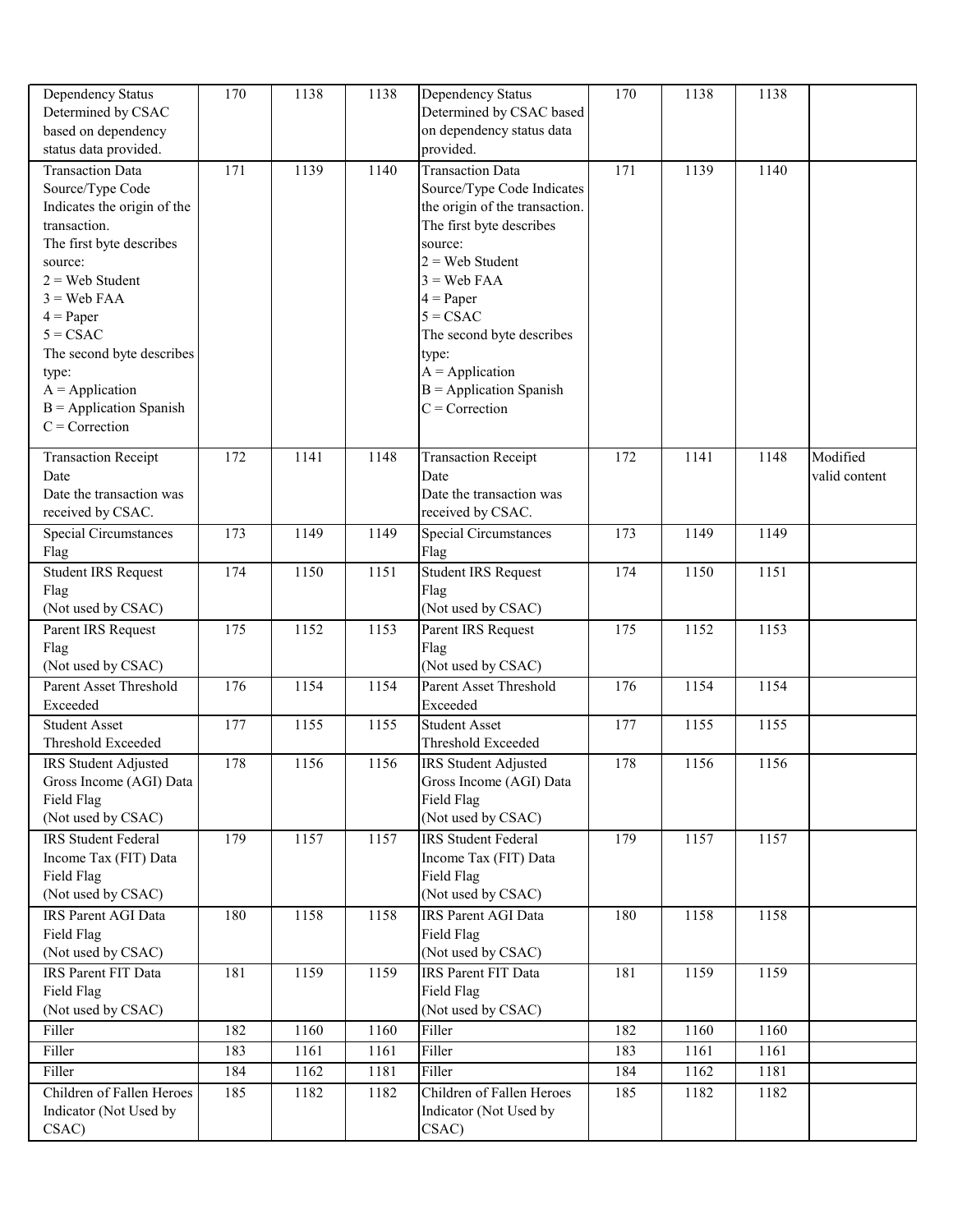| <filler></filler>                                 | 186 | 1183 | 1244 | $<$ Filler $>$                                   | 186 | 1183 | 1244 |                   |
|---------------------------------------------------|-----|------|------|--------------------------------------------------|-----|------|------|-------------------|
| Assumption Override 1                             | 187 | 1245 | 1245 | Assumption Override 1                            | 187 | 1245 | 1245 |                   |
| Parents' Number in                                |     |      |      | Parents' Number in College                       |     |      |      |                   |
| College assumed to be                             |     |      |      | assumed to be                                    |     |      |      |                   |
| 1 when the number in                              |     |      |      | 1 when the number in                             |     |      |      |                   |
| college is greater than 6.                        |     |      |      | college is greater than 6.                       |     |      |      |                   |
| Assumption Override 2                             | 188 | 1246 | 1246 | <b>Assumption Override 2</b>                     | 188 | 1246 | 1246 |                   |
| Parents' AGI assumed                              |     |      |      | Parents' AGI assumed equal                       |     |      |      |                   |
| equal to sum of parent 1<br>and parent 2 earned   |     |      |      | to sum of parent 1 and<br>parent 2 earned income |     |      |      |                   |
| income portions.                                  |     |      |      | portions.                                        |     |      |      |                   |
| Assumption Override 3                             | 189 | 1247 | 1247 | <b>Assumption Override 3</b>                     | 189 | 1247 | 1247 |                   |
| Student's Number in                               |     |      |      | Student's Number in                              |     |      |      |                   |
| College assumed to be 1                           |     |      |      | College assumed to be 1                          |     |      |      |                   |
| when number in college                            |     |      |      | when number in college                           |     |      |      |                   |
| equals number in the                              |     |      |      | equals number in the                             |     |      |      |                   |
| household and both are                            |     |      |      | household and both are                           |     |      |      |                   |
| greater than 2.                                   |     |      |      | greater than 2.                                  |     |      |      |                   |
| <b>Assumption Override 4</b>                      | 190 | 1248 | 1248 | <b>Assumption Override 4</b>                     | 190 | 1248 | 1248 |                   |
| Student's AGI assumed                             |     |      |      | Student's AGI assumed                            |     |      |      |                   |
| equal to the sum of                               |     |      |      | equal to the sum of student                      |     |      |      |                   |
| student and spouse earned                         |     |      |      | and spouse earned income                         |     |      |      |                   |
| income portions.                                  |     |      |      | portions.                                        |     |      |      |                   |
| <b>Assumption Override 5</b>                      | 191 | 1249 | 1249 | <b>Assumption Override 5</b>                     | 191 | 1249 | 1249 |                   |
| Parents' Additional                               |     |      |      | Parents' Additional                              |     |      |      |                   |
| Financial Information                             |     |      |      | <b>Financial Information Total</b>               |     |      |      |                   |
| Total assumed to be zero.                         |     |      |      | assumed to be zero.                              |     |      |      |                   |
| Assumption Override 6<br>Student's Additional     | 192 | 1250 | 1250 | Assumption Override 6<br>Student's Additional    | 192 | 1250 | 1250 |                   |
| Financial Information                             |     |      |      | <b>Financial Information Total</b>               |     |      |      |                   |
| Total assumed to be zero.                         |     |      |      | assumed to be zero.                              |     |      |      |                   |
| <b>Electronic Transaction</b>                     | 193 | 1251 | 1257 | <b>Electronic Transaction</b>                    | 193 | 1251 | 1257 |                   |
| Indicator (ETI)                                   |     |      |      | Indicator (ETI) Destination                      |     |      |      |                   |
| <b>Destination Number</b>                         |     |      |      | Number                                           |     |      |      |                   |
| TG number assigned by                             |     |      |      | TG number assigned by                            |     |      |      |                   |
| SAIG.                                             |     |      |      | SAIG.                                            |     |      |      |                   |
| Reject Override 3                                 | 194 | 1258 | 1258 | Reject Override 3                                | 194 | 1258 | 1258 |                   |
| Student's taxes paid is                           |     |      |      | Student's taxes paid is                          |     |      |      |                   |
| greater than zero and                             |     |      |      | greater than zero and equal                      |     |      |      |                   |
| equal to or greater than                          |     |      |      | to or greater than AGI.                          |     |      |      |                   |
| AGI.                                              |     |      |      |                                                  |     |      |      |                   |
| Reject Override 12                                | 195 | 1259 | 1259 | Reject Override 12                               | 195 | 1259 | 1259 |                   |
| Parents' taxes paid is                            |     |      |      | Parents' taxes paid is greater                   |     |      |      |                   |
| greater than zero and<br>equal to or greater than |     |      |      | than zero and equal to or<br>greater than AGI.   |     |      |      |                   |
| AGI.                                              |     |      |      |                                                  |     |      |      |                   |
| Reject Override 20                                | 196 | 1260 | 1260 | Reject Override 20                               | 196 | 1260 | 1260 |                   |
| A non-tax filer is                                |     |      |      | A non-tax filer is reporting                     |     |      |      |                   |
| reporting an income that                          |     |      |      | an income that is above the                      |     |      |      |                   |
| is above the IRS filing                           |     |      |      | IRS filing requirement.                          |     |      |      |                   |
| requirement.                                      |     |      |      |                                                  |     |      |      |                   |
| Reject Override A                                 | 197 | 1261 | 1261 | Reject Override A                                | 197 | 1261 | 1261 | Modified          |
| Date of Birth year is 1900                        |     |      |      | Date of Birth year is 1900 to                    |     |      |      | field description |
| to 1946.                                          |     |      |      | 1947.                                            |     |      |      | year reference    |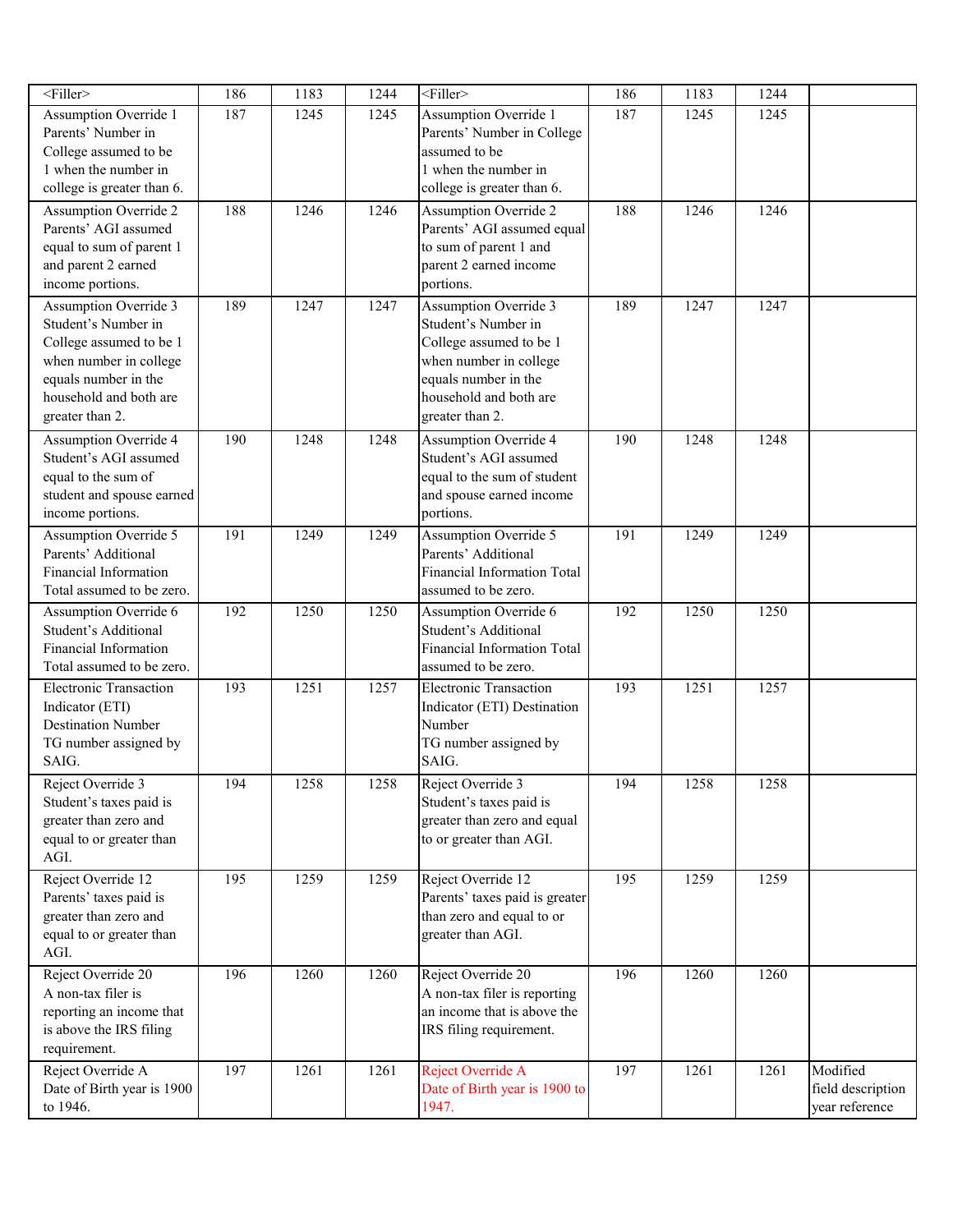| Reject Override B<br>Date of Birth on or after<br>September 1, 2005.                                                                                                                                       | 198              | 1262 | 1262 | Reject Override B<br>Date of Birth on or after<br>September 1, 2006.                                                                                                                                       | 198 | 1262 | 1262 | Modified<br>field description<br>and year<br>reference |
|------------------------------------------------------------------------------------------------------------------------------------------------------------------------------------------------------------|------------------|------|------|------------------------------------------------------------------------------------------------------------------------------------------------------------------------------------------------------------|-----|------|------|--------------------------------------------------------|
| Reject Override C<br>Parents' or independent<br>student's taxes paid is<br>greater than zero and<br>greater than or equal to a<br>fixed percentage of the<br>AGI, but not equal to or<br>greater than AGI. | 199              | 1263 | 1263 | Reject Override C<br>Parents' or independent<br>student's taxes paid is<br>greater than zero and greater<br>than or equal to a fixed<br>percentage of the AGI, but<br>not equal to or greater than<br>AGI. | 199 | 1263 | 1263 |                                                        |
| Reject Override G<br>Dependent student's taxes<br>paid is greater than zero<br>and greater than or equal<br>to a fixed percentage of<br>the AGI, but not equal to<br>or greater than AGI.                  | 200              | 1264 | 1264 | Reject Override G<br>Dependent student's taxes<br>paid is greater than zero and<br>greater than or equal to a<br>fixed percentage of the AGI,<br>but not equal to or greater<br>than AGI.                  | 200 | 1264 | 1264 |                                                        |
| Reject Override J<br>Parent 1 SSN contains all<br>zeroes and reported as a<br>tax filer.                                                                                                                   | 201              | 1265 | 1265 | Reject Override J<br>Parent 1 SSN contains all<br>zeroes and reported as a tax<br>filer.                                                                                                                   | 201 | 1265 | 1265 |                                                        |
| Reject Override K<br>Parent 2 SSN contains all<br>zeroes and reported as a<br>tax filer.                                                                                                                   | 202              | 1266 | 1266 | Reject Override K<br>Parent 2 SSN contains all<br>zeroes and reported as a tax<br>filer.                                                                                                                   | 202 | 1266 | 1266 |                                                        |
| Reject Override N<br>Missing first or last name.                                                                                                                                                           | 203              | 1267 | 1267 | Reject Override N<br>Missing first or last name.                                                                                                                                                           | 203 | 1267 | 1267 |                                                        |
| Reject Override W<br>Unusually high number of<br>family members.                                                                                                                                           | 204              | 1268 | 1268 | Reject Override W<br>Unusually high number of<br>family members.                                                                                                                                           | 204 | 1268 | 1268 |                                                        |
| Reject Override 21<br>Student's corrected<br>marital status date is<br>greater than or equal to<br>application receipt date<br>and less than or equal to<br>transaction receipt date.                      | 205              | 1269 | 1269 | Reject Override 21<br>Student's corrected marital<br>status date is greater than or<br>equal to application receipt<br>date and less than or equal<br>to transaction receipt date.                         | 205 | 1269 | 1269 |                                                        |
| Filler                                                                                                                                                                                                     | 206              | 1270 | 1348 | Filler                                                                                                                                                                                                     | 206 | 1270 | 1348 |                                                        |
| Student's Current<br>Pseudo Social Security<br>Number Student's PSSN<br>on this transaction.                                                                                                               | 207              | 1349 | 1357 | Student's Current<br>Pseudo Social Security<br>Number Student's PSSN on<br>this transaction.                                                                                                               | 207 | 1349 | 1357 |                                                        |
| Correction Applied<br>against Transaction<br>Number                                                                                                                                                        | 208              | 1358 | 1359 | Correction Applied<br>against Transaction Number                                                                                                                                                           | 208 | 1358 | 1359 |                                                        |
| $\overline{\text{Filler}}$                                                                                                                                                                                 | $\overline{209}$ | 1360 | 1363 | $\overline{\text{Filler}}$                                                                                                                                                                                 | 209 | 1360 | 1363 |                                                        |
| Professional Judgment<br>Indicates whether a FAA<br>requested an EFC<br>adjustment and if it was<br>processed.                                                                                             | 210              | 1364 | 1364 | Professional Judgment<br>Indicates whether a FAA<br>requested an EFC<br>adjustment and if it was<br>processed.                                                                                             | 210 | 1364 | 1364 |                                                        |
| $<$ Filler>                                                                                                                                                                                                | 211              | 1365 | 1374 | <filler></filler>                                                                                                                                                                                          | 211 | 1365 | 1374 |                                                        |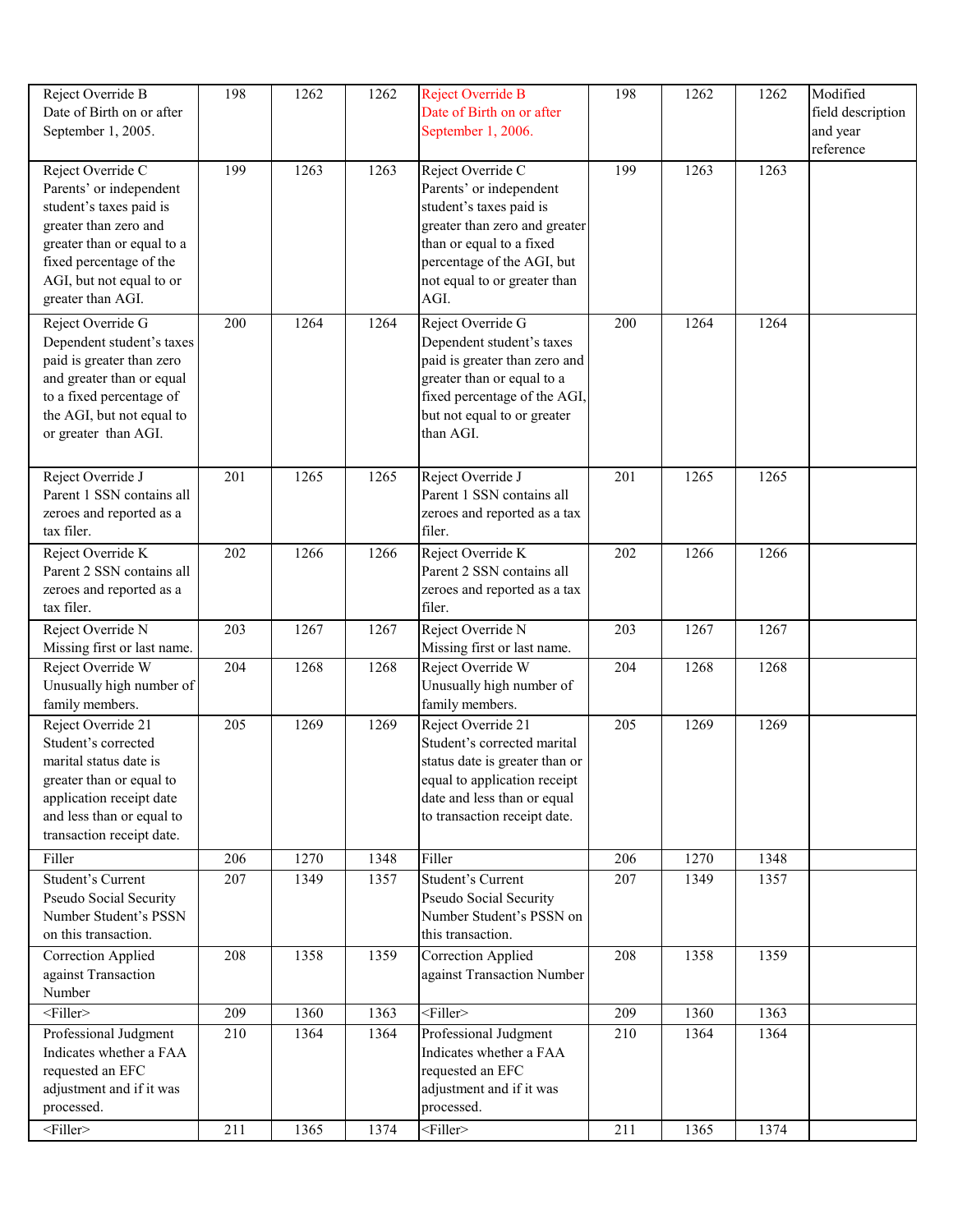| <b>Application Data</b><br>Source/Type Code<br>Indicates the origin of the<br>initial application. The<br>first byte describes source:<br>$2 =$ Web Student<br>$4 = Paper$<br>$A = Application$<br>$B =$ Application Spanish          | 212 | 1375 | 1376 | <b>Application Data</b><br>Source/Type Code Indicates<br>the origin of the initial<br>application. The first byte<br>describes source:<br>$2 =$ Web Student<br>$4 = Paper$<br>$A = Application$<br>$B =$ Application Spanish       | 212 | 1375 | 1376 |                           |
|---------------------------------------------------------------------------------------------------------------------------------------------------------------------------------------------------------------------------------------|-----|------|------|------------------------------------------------------------------------------------------------------------------------------------------------------------------------------------------------------------------------------------|-----|------|------|---------------------------|
| <b>Application Receipt Date</b><br>Date the application was<br>received by CSAC.                                                                                                                                                      | 213 | 1377 | 1384 | <b>Application Receipt Date</b><br>Date the application was<br>received by CSAC.                                                                                                                                                   | 213 | 1377 | 1384 | Modified<br>valid content |
| Address Only Change<br>Flag<br>If an address is the only<br>change to a record, this<br>field will be filled.<br>Corrections to the Signed<br>By and Special Handle<br>fields may also be<br>included with the address<br>correction. | 214 | 1385 | 1385 | Address Only Change<br>Flag<br>If an address is the only<br>change to a record, this field<br>will be filled. Corrections to<br>the Signed By and Special<br>Handle fields may also be<br>included with the address<br>correction. | 214 | 1385 | 1385 |                           |
| All Cal ISIRs are sent to<br>all schools<br>listed                                                                                                                                                                                    | 215 | 1386 | 1386 | All Cal ISIRs are sent to all<br>schools<br>listed                                                                                                                                                                                 | 215 | 1386 | 1386 |                           |
| <b>EFC</b> Change Flag<br>Indicates if the EFC has<br>gone up or down from the<br>transaction being applied<br>against.                                                                                                               | 216 | 1387 | 1387 | <b>EFC Change Flag</b><br>Indicates if the EFC has<br>gone up or down from the<br>transaction being applied<br>against.                                                                                                            | 216 | 1387 | 1387 |                           |
| <b>Student Last Name</b><br>Change Flag<br>If the student's last name<br>is different from the<br>transaction being<br>corrected, this field is<br>updated according to the<br>valid content.                                         | 217 | 1388 | 1388 | <b>Student Last Name Change</b><br>Flag<br>If the student's last name is<br>different from the<br>transaction being corrected,<br>this field is updated<br>according to the valid<br>content.                                      | 217 | 1388 | 1388 |                           |
| Reject Status Change<br>Flag<br>If the rejected status<br>changes from the<br>transaction being<br>corrected, this field is<br>filled.                                                                                                | 218 | 1389 | 1389 | Reject Status Change<br>Flag<br>If the rejected status<br>changes from the<br>transaction being corrected,<br>this field is filled.                                                                                                | 218 | 1389 | 1389 |                           |
| <b>SAR C Change Flag</b><br>If the SAR C flag is set or<br>removed from the<br>transaction being<br>corrected, this field is<br>filled.                                                                                               | 219 | 1390 | 1390 | <b>SAR C Change Flag</b><br>If the SAR C flag is set or<br>removed from the<br>transaction being corrected,<br>this field is filled.                                                                                               | 219 | 1390 | 1390 |                           |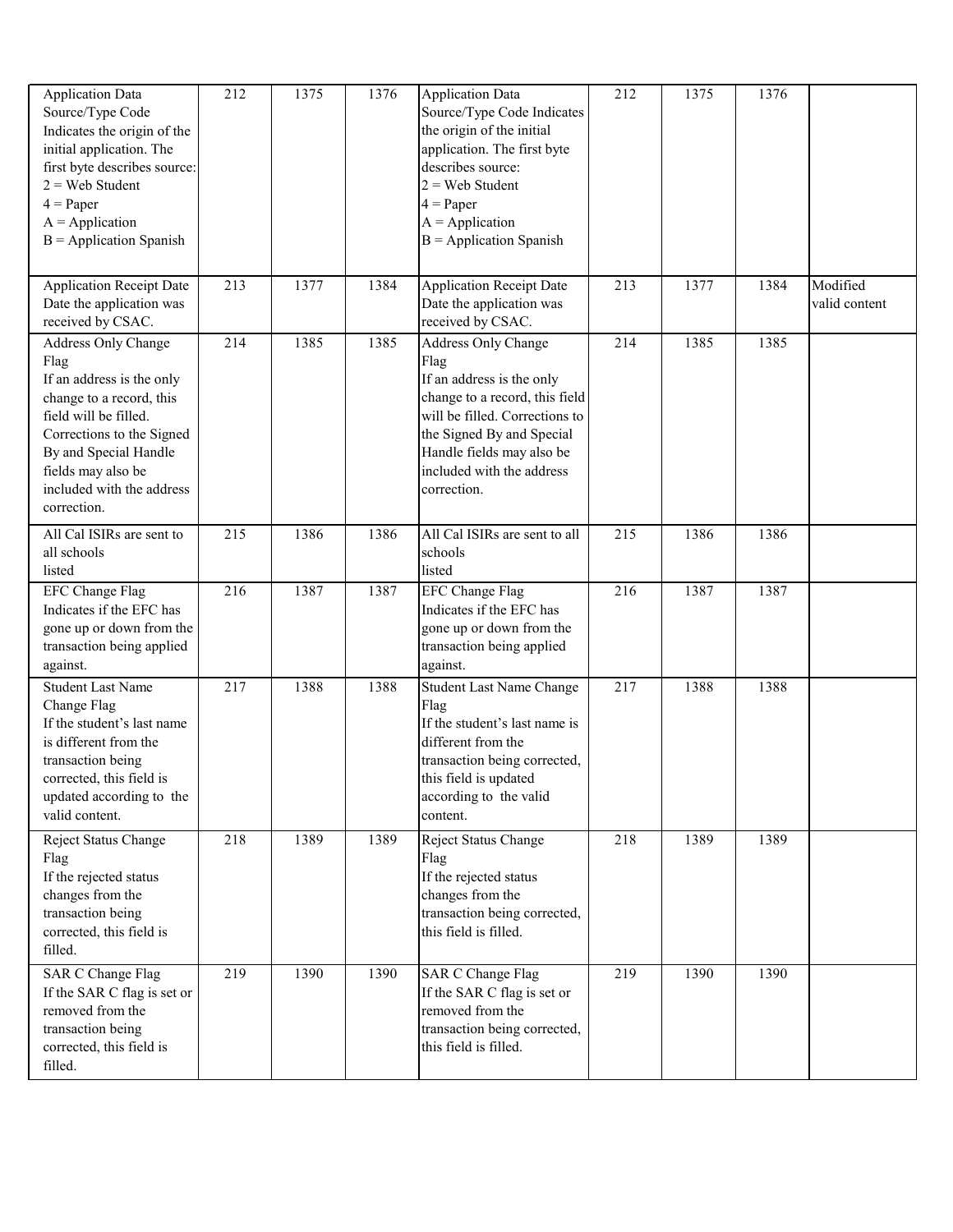| Verification Selection<br>Change Flag<br>Identifies a transaction<br>that is selected for<br>verification, if the<br>transaction being<br>corrected was not initially<br>selected for verification.<br>This flag<br>is set to a Y only on the<br>transaction that is initially<br>selected for verification. | 220 | 1391 | 1391 | Verification Selection<br>Change Flag<br>Identifies a transaction that<br>is selected for verification, if<br>the transaction being<br>corrected was not initially<br>selected for verification.<br>This flag<br>is set to a Y only on the<br>transaction that is initially<br>selected for verification. | 220 | 1391 | 1391 |                                                |
|--------------------------------------------------------------------------------------------------------------------------------------------------------------------------------------------------------------------------------------------------------------------------------------------------------------|-----|------|------|-----------------------------------------------------------------------------------------------------------------------------------------------------------------------------------------------------------------------------------------------------------------------------------------------------------|-----|------|------|------------------------------------------------|
| Compute Number                                                                                                                                                                                                                                                                                               | 221 | 1392 | 1394 | Compute Number                                                                                                                                                                                                                                                                                            | 221 | 1392 | 1394 |                                                |
| Source of Correction                                                                                                                                                                                                                                                                                         | 222 | 1395 | 1395 | Source of Correction                                                                                                                                                                                                                                                                                      | 222 | 1395 | 1395 |                                                |
| Duplicate PSSN<br>Indicator<br>Indicates if another filer is<br>using this original SSN in<br>his or her original SSN<br>field.                                                                                                                                                                              | 223 | 1396 | 1396 | Duplicate PSSN<br>Indicator<br>Indicates if another filer is<br>using this original SSN in<br>his or her original SSN<br>field.                                                                                                                                                                           | 223 | 1396 | 1396 |                                                |
| Graduate Flag                                                                                                                                                                                                                                                                                                | 224 | 1397 | 1397 | <b>Graduate Flag</b>                                                                                                                                                                                                                                                                                      | 224 | 1397 | 1397 | Updated "Y"<br>description to be<br>more clear |
| Pell Grant Eligibility<br>Flag<br>Not used by CSAC                                                                                                                                                                                                                                                           | 225 | 1398 | 1398 | Pell Grant Eligibility<br>Flag<br>Not used by CSAC                                                                                                                                                                                                                                                        | 225 | 1398 | 1398 |                                                |
| <b>Transaction Processed</b><br>Date<br>Date that CSAC computed<br>this transaction.                                                                                                                                                                                                                         | 226 | 1399 | 1406 | <b>Transaction Processed</b><br>Date<br>Date that CSAC computed<br>this transaction.                                                                                                                                                                                                                      | 226 | 1399 | 1406 | Modified<br>valid content                      |
| Processed Record Type                                                                                                                                                                                                                                                                                        | 227 | 1407 | 1407 | Processed Record Type                                                                                                                                                                                                                                                                                     | 227 | 1407 | 1407 |                                                |
| Reject Reason Codes<br>Alpha/numeric character<br>indicating why an<br>application or correction<br>has been rejected.<br>See the Processing Codes<br>section for specific code<br>tables and details.                                                                                                       | 228 | 1408 | 1421 | Reject Reason Codes<br>Alpha/numeric character<br>indicating why an<br>application or correction has<br>been rejected.<br>See the Processing Codes<br>section for specific code<br>tables and details.                                                                                                    | 228 | 1408 | 1421 |                                                |
| Reprocessed Reason<br>Code                                                                                                                                                                                                                                                                                   | 229 | 1422 | 1423 | Reprocessed Reason<br>Code                                                                                                                                                                                                                                                                                | 229 | 1422 | 1423 |                                                |
| <b>SAR C Flag</b>                                                                                                                                                                                                                                                                                            | 230 | 1424 | 1424 | <b>SAR C Flag</b>                                                                                                                                                                                                                                                                                         | 230 | 1424 | 1424 |                                                |
| Automatic Zero EFC<br>Indicator<br>The Automatic Zero EFC<br>Indicator is automatically<br>set if simplified needs test<br>met and taxable income is<br>\$25,000 or less.                                                                                                                                    | 231 | 1425 | 1425 | <b>Automatic Zero EFC</b><br>Indicator<br>The Automatic Zero EFC<br>Indicator is automatically set<br>if simplified needs test<br>met and taxable income is<br>\$27,000 or less.                                                                                                                          | 231 | 1425 | 1425 | Modified field<br>name                         |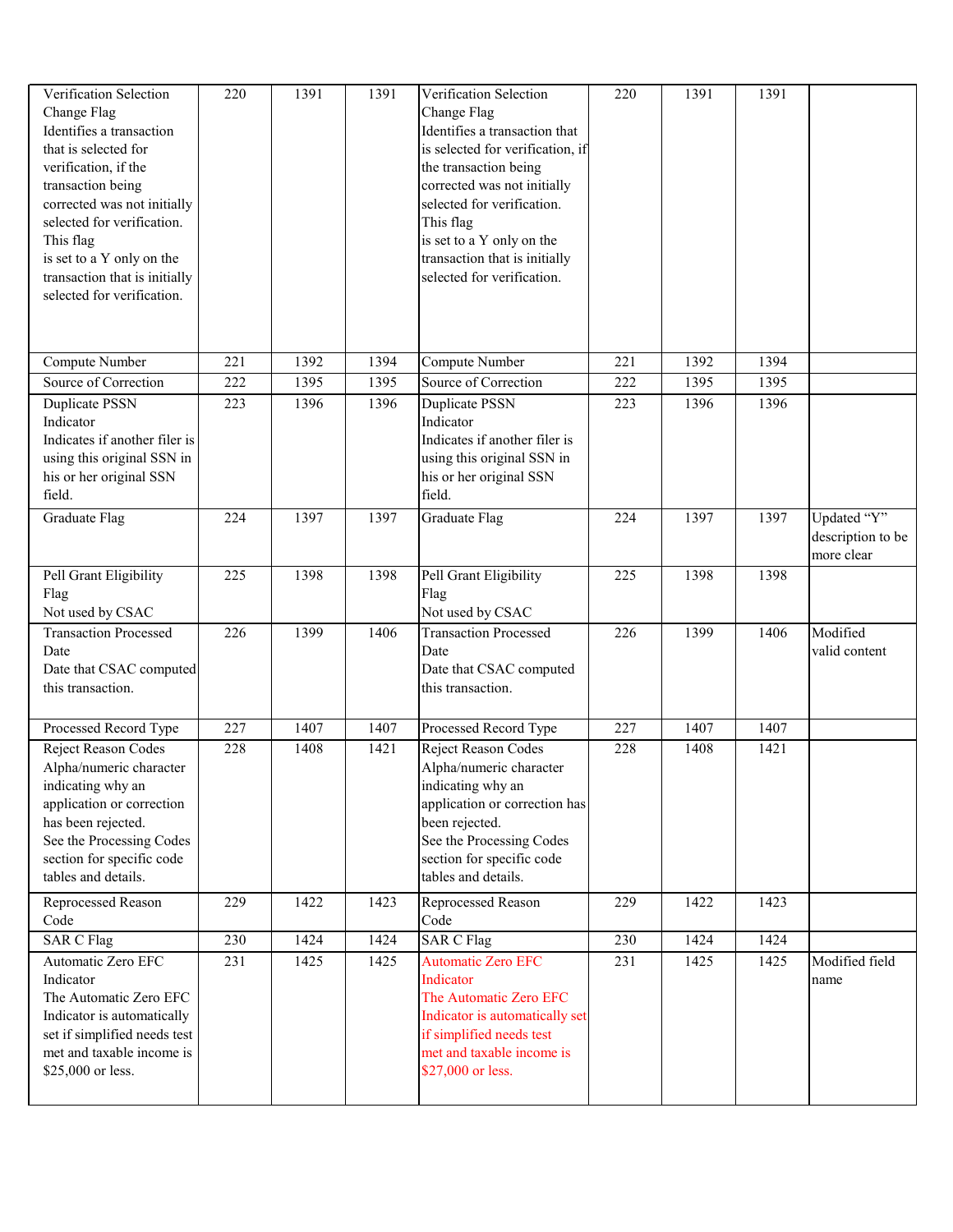| Simplified Needs Test<br>(SNT)<br>Applicant meets certain<br>criteria for tax filing status<br>and<br>income level and is not<br>required to provide asset<br>information. | 232 | 1426 | 1426 | Simplified Needs Test<br>(SNT)<br>Applicant meets certain<br>criteria for tax filing status<br>and<br>income level and is not<br>required to provide asset<br>information. | 232 | 1426 | 1426 |                                          |
|----------------------------------------------------------------------------------------------------------------------------------------------------------------------------|-----|------|------|----------------------------------------------------------------------------------------------------------------------------------------------------------------------------|-----|------|------|------------------------------------------|
| Parents' Calculated<br>2019 Tax Status<br>CSAC determination of<br>tax filing status.                                                                                      | 233 | 1427 | 1427 | Parents' Calculated<br>2020 Tax Status<br><b>CSAC</b> determination of tax<br>filing status.                                                                               | 233 | 1427 | 1427 | Modified<br>field name year<br>reference |
| Student's Calculated<br>2019 Tax Status<br>CSAC determination of<br>tax filing status.                                                                                     | 234 | 1428 | 1428 | <b>Student's Calculated</b><br>2020 Tax Status<br><b>CSAC</b> determination of tax<br>filing status.                                                                       | 234 | 1428 | 1428 | Modified<br>field name year<br>reference |
| Student's Additional<br>Financial Information<br>Total Calculated by<br><b>CSAC</b><br>This amount is calculated<br>by the CSAC.                                           | 235 | 1429 | 1436 | Student's Additional<br>Financial Information Total<br>Calculated by CSAC<br>This amount is calculated by<br>the CSAC.                                                     | 235 | 1429 | 1436 |                                          |
| Student's Untaxed<br>Income Total Calculated<br>by CSAC This amount is<br>calculated by CSAC.                                                                              | 236 | 1437 | 1444 | Student's Untaxed<br>Income Total Calculated by<br>CSAC This amount is<br>calculated by CSAC.                                                                              | 236 | 1437 | 1444 |                                          |
| Parents' Additional<br>Financial Information<br>Total Calculated by<br><b>CSAC</b><br>This amount is calculated<br>by the CSAC.                                            | 237 | 1445 | 1452 | Parents' Additional<br><b>Financial Information Total</b><br>Calculated by CSAC<br>This amount is calculated by<br>the CSAC.                                               | 237 | 1445 | 1452 |                                          |
| Parents' Untaxed<br>Income Total Calculated<br>by CSAC This amount is<br>calculated by CSAC.                                                                               | 238 | 1453 | 1460 | Parents' Untaxed<br>Income Total Calculated by<br>CSAC This amount is<br>calculated by CSAC.                                                                               | 238 | 1453 | 1460 |                                          |
| High School Flag                                                                                                                                                           | 239 | 1461 | 1461 | High School Flag                                                                                                                                                           | 239 | 1461 | 1461 |                                          |
| Filler                                                                                                                                                                     | 240 | 1462 | 1471 | Filler                                                                                                                                                                     | 240 | 1462 | 1471 |                                          |
| Assumed Citizenship                                                                                                                                                        | 241 | 1472 | 1472 | Assumed Citizenship                                                                                                                                                        | 241 | 1472 | 1472 |                                          |
| Assumed Student's<br>Marital Status                                                                                                                                        | 242 | 1473 | 1473 | Assumed Student's<br>Marital Status                                                                                                                                        | 242 | 1473 | 1473 |                                          |
| Assumed Student's<br>AGI                                                                                                                                                   | 243 | 1474 | 1480 | Assumed Student's<br>AGI                                                                                                                                                   | 243 | 1474 | 1480 |                                          |
| Assumed Student's<br>U.S. Tax Paid                                                                                                                                         | 244 | 1481 | 1487 | <b>Assumed Student's</b><br>U.S. Tax Paid                                                                                                                                  | 244 | 1481 | 1487 |                                          |
| Assumed Student's<br>Income from Work                                                                                                                                      | 245 | 1488 | 1494 | Assumed Student's<br>Income from Work                                                                                                                                      | 245 | 1488 | 1494 |                                          |
| Assumed Spouse's<br>Income from Work                                                                                                                                       | 246 | 1495 | 1501 | Assumed Spouse's<br>Income from Work                                                                                                                                       | 246 | 1495 | 1501 |                                          |
| Assumed Student's<br><b>Additional Financial</b><br><b>Information Total</b>                                                                                               | 247 | 1502 | 1509 | Assumed Student's<br><b>Additional Financial</b><br><b>Information Total</b>                                                                                               | 247 | 1502 | 1509 |                                          |
| Assumed Date of Birth<br>Prior                                                                                                                                             | 248 | 1510 | 1510 | Assumed Date of Birth<br>Prior                                                                                                                                             | 248 | 1510 | 1510 |                                          |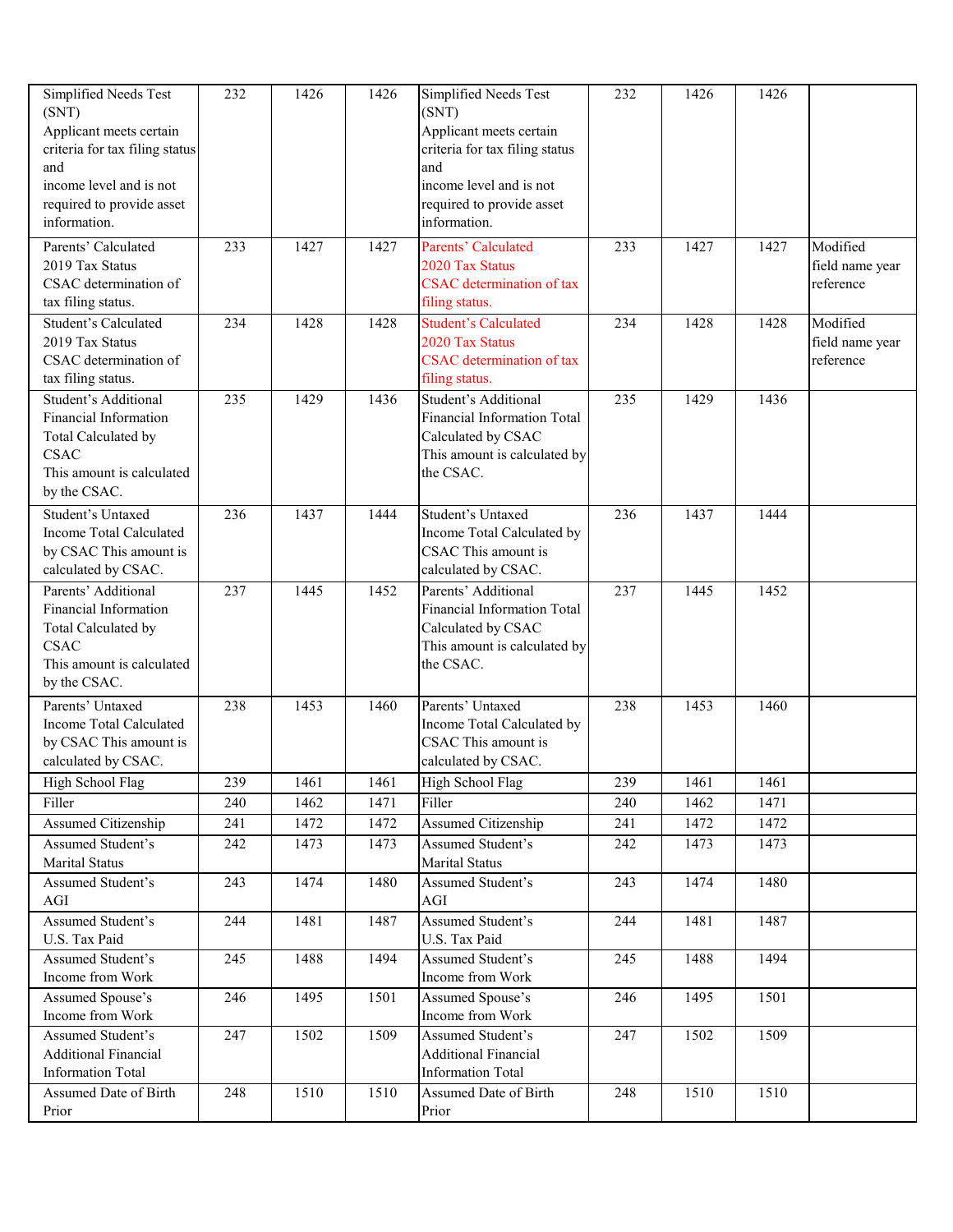| Assumed Student Is                           | 249 | 1511 | 1511 | Assumed Student Is                           | 249 | 1511 | 1511 |  |
|----------------------------------------------|-----|------|------|----------------------------------------------|-----|------|------|--|
| Married/Remarried                            |     |      |      | Married/Remarried                            |     |      |      |  |
| <b>Assumed Have</b><br>Children You Support? | 250 | 1512 | 1512 | <b>Assumed Have</b><br>Children You Support? | 250 | 1512 | 1512 |  |
| Assumed Have Legal                           | 251 | 1513 | 1513 | Assumed Have Legal                           | 251 | 1513 | 1513 |  |
| Dependents Other than                        |     |      |      | Dependents Other than                        |     |      |      |  |
| Children or Spouse?                          |     |      |      | Children or Spouse?                          |     |      |      |  |
| Assumed Student's # in                       | 252 | 1514 | 1515 | Assumed Student's # in                       | 252 | 1514 | 1515 |  |
| Family                                       |     |      |      | Family                                       |     |      |      |  |
| Assumed Student's # in                       | 253 | 1516 | 1516 | Assumed Student's # in                       | 253 | 1516 | 1516 |  |
| College                                      |     |      |      | College                                      |     |      |      |  |
| Filler                                       | 254 | 1517 | 1517 | Filler                                       | 254 | 1517 | 1517 |  |
| Filler                                       | 255 | 1518 | 1518 | Filler                                       | 255 | 1518 | 1518 |  |
| Filler                                       | 256 | 1519 | 1519 | Filler                                       | 256 | 1519 | 1519 |  |
| <b>Assumed Student Asset</b>                 | 257 | 1520 | 1520 | <b>Assumed Student Asset</b>                 | 257 | 1520 | 1520 |  |
| Threshold Exceeded                           |     |      |      | Threshold Exceeded                           |     |      |      |  |
| Filler                                       | 258 | 1521 | 1529 | Filler                                       | 258 | 1521 | 1529 |  |
| <b>Assumed Parent's</b>                      | 259 | 1530 | 1530 | <b>Assumed Parent's</b>                      | 259 | 1530 | 1530 |  |
| Marital Status                               |     |      |      | <b>Marital Status</b>                        |     |      |      |  |
| <b>Assumed Parent 1 SSN</b>                  | 260 | 1531 | 1531 | <b>Assumed Parent 1 SSN</b>                  | 260 | 1531 | 1531 |  |
| <b>Assumed Parent 2 SSN</b>                  | 261 | 1532 | 1532 | <b>Assumed Parent 2 SSN</b>                  | 261 | 1532 | 1532 |  |
| Assumed Parents' # in                        | 262 | 1533 | 1534 | Assumed Parents' # in                        | 262 | 1533 | 1534 |  |
| Family                                       |     |      |      | Family                                       |     |      |      |  |
| Assumed Parents' # in                        | 263 | 1535 | 1535 | Assumed Parents' # in                        | 263 | 1535 | 1535 |  |
| College                                      |     |      |      | College                                      |     |      |      |  |
| <b>Assumed Parents' AGI</b>                  | 264 | 1536 | 1542 | <b>Assumed Parents' AGI</b>                  | 264 | 1536 | 1542 |  |
| Assumed Parents' U.S.                        | 265 | 1543 | 1549 | Assumed Parents' U.S.                        | 265 | 1543 | 1549 |  |
| Tax Paid                                     |     |      |      | Tax Paid                                     |     |      |      |  |
| Assumed Parent 1/                            | 266 | 1550 | 1556 | Assumed Parent 1/                            | 266 | 1550 | 1556 |  |
| Income                                       |     |      |      | Income                                       |     |      |      |  |
| Earned from Work                             |     |      |      | Earned from Work                             |     |      |      |  |
| Assumed Parent 2/                            | 267 | 1557 | 1563 | Assumed Parent 2/                            | 267 | 1557 | 1563 |  |
| Income                                       |     |      |      | Income                                       |     |      |      |  |
| Earned from Work                             |     |      |      | Earned from Work                             |     |      |      |  |
| <b>Assumed Parents'</b>                      | 268 | 1564 | 1571 | <b>Assumed Parents'</b>                      | 268 | 1564 | 1571 |  |
| <b>Additional Financial</b>                  |     |      |      | <b>Additional Financial</b>                  |     |      |      |  |
| <b>Assumed Parents' Asset</b>                | 269 | 1572 | 1572 | <b>Assumed Parents' Asset</b>                | 269 | 1572 | 1572 |  |
| Threshold Exceeded                           |     |      |      | Threshold Exceeded                           |     |      |      |  |
| $<$ Filler>                                  | 270 | 1573 | 1581 | <filler></filler>                            | 270 | 1573 | 1581 |  |
| Primary EFC                                  | 271 | 1582 | 1587 | Primary EFC                                  | 271 | 1582 | 1587 |  |
| The primary 9-month EFC                      |     |      |      | The primary 9-month EFC                      |     |      |      |  |
| calculated. Full Needs                       |     |      |      | calculated. Full Needs Test                  |     |      |      |  |
| Test (FNT), unless                           |     |      |      | (FNT), unless Simplified                     |     |      |      |  |
| Simplified Needs Test                        |     |      |      | Needs Test (SNT) met.                        |     |      |      |  |
| (SNT) met.                                   |     |      |      |                                              |     |      |      |  |
| Secondary EFC                                | 272 | 1588 | 1593 | Secondary EFC                                | 272 | 1588 | 1593 |  |
| The secondary 9-month                        |     |      |      | The secondary 9-month                        |     |      |      |  |
| EFC calculated. Full                         |     |      |      | EFC calculated. Full Needs                   |     |      |      |  |
| Needs Test (FNT)                             |     |      |      | Test (FNT) provided only if                  |     |      |      |  |
| provided only if                             |     |      |      | Simplified Needs Test                        |     |      |      |  |
| Simplified Needs Test                        |     |      |      | (SNT) is met and asset                       |     |      |      |  |
| (SNT) is met and asset                       |     |      |      | information is provided.                     |     |      |      |  |
| information is provided.                     |     |      |      |                                              |     |      |      |  |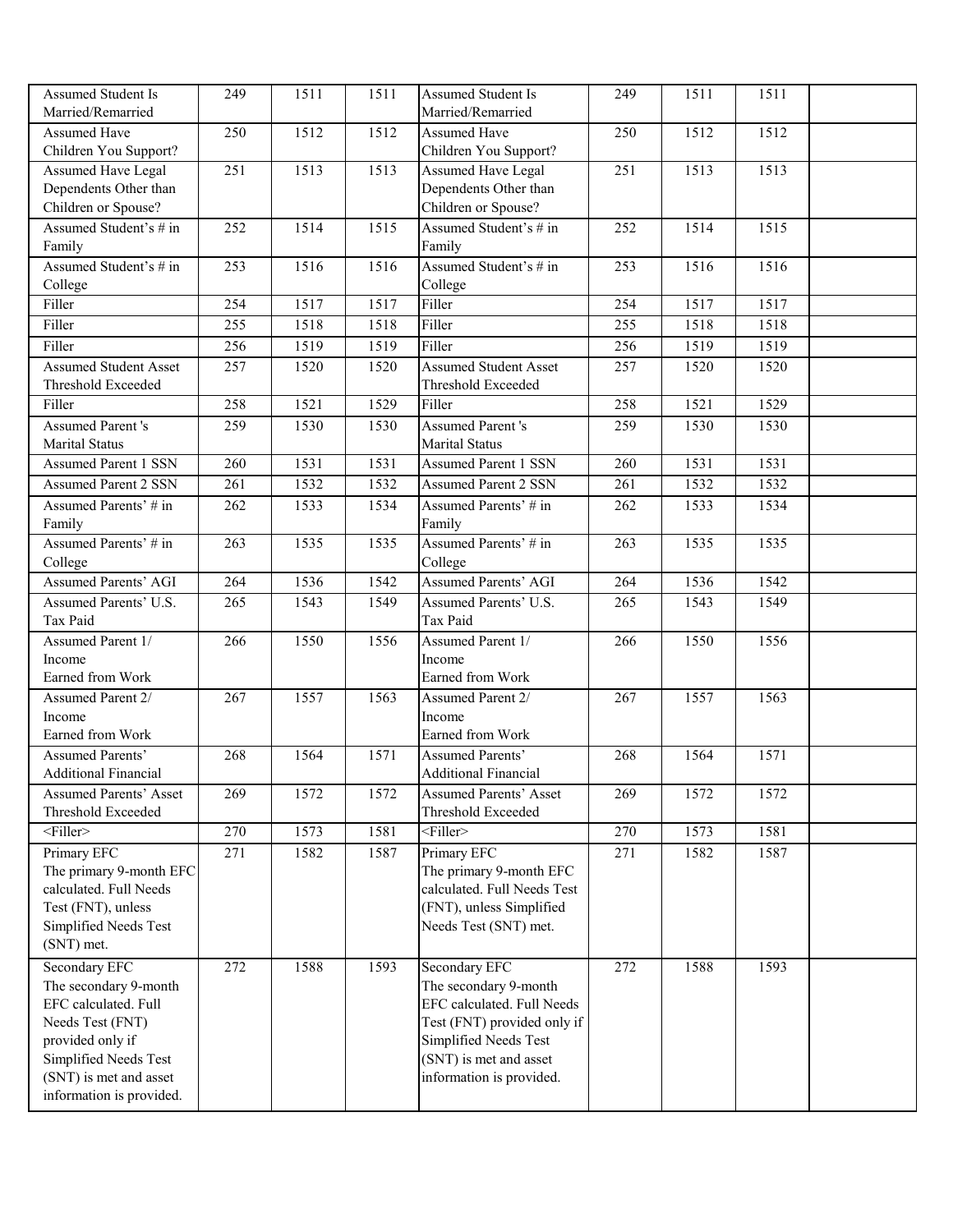| Signature Reject EFC<br>Calculated when all data<br>is provided except valid<br>signatures. The primary 9-<br>month EFC calculated.<br>Full Needs Test (FNT),<br>unless Simplified Needs<br>Test (SNT) met. | 273 | 1594 | 1599              | Signature Reject EFC<br>Calculated when all data is<br>provided except valid<br>signatures. The primary 9-<br>month EFC calculated. Full<br>Needs Test (FNT), unless<br>Simplified Needs Test<br>(SNT) met. | 273 | 1594 | 1599 |  |
|-------------------------------------------------------------------------------------------------------------------------------------------------------------------------------------------------------------|-----|------|-------------------|-------------------------------------------------------------------------------------------------------------------------------------------------------------------------------------------------------------|-----|------|------|--|
| Primary EFC Type<br>Identifies formula type<br>used to calculate the<br>primary EFC.<br>Full Needs Test (FNT)<br>Simplified Needs Test<br>(SNT)                                                             | 274 | 1600 | 1600              | Primary EFC Type<br>Identifies formula type used<br>to calculate the primary<br>EFC.<br>Full Needs Test (FNT)<br>Simplified Needs Test<br>(SNT)                                                             | 274 | 1600 | 1600 |  |
| Secondary EFC Type<br>Identifies formula type<br>used to calculate<br>secondary EFC.<br>Full Needs Test (FNT)<br>Simplified Needs Test<br>(SNT)                                                             | 275 | 1601 | 1601              | Secondary EFC Type<br>Identifies formula type used<br>to calculate secondary EFC.<br>Full Needs Test (FNT)<br>Simplified Needs Test<br>(SNT)                                                                | 275 | 1601 | 1601 |  |
| Primary Alternate<br>Month 1<br>The primary alternate EFC<br>used by FAO in<br>determining eligibility<br>based on periods other<br>than 9 months.                                                          | 276 | 1602 | 1607              | Primary Alternate<br>Month 1<br>The primary alternate EFC<br>used by FAO in determining<br>eligibility based on periods<br>other than 9 months.                                                             | 276 | 1602 | 1607 |  |
| Primary Alternate<br>Month 2                                                                                                                                                                                | 277 | 1608 | 1613              | Primary Alternate<br>Month 2                                                                                                                                                                                | 277 | 1608 | 1613 |  |
| Primary Alternate<br>Month 3                                                                                                                                                                                | 278 | 1614 | $\overline{1619}$ | Primary Alternate<br>Month 3                                                                                                                                                                                | 278 | 1614 | 1619 |  |
| Primary Alternate<br>Month 4                                                                                                                                                                                | 279 | 1620 | 1625              | Primary Alternate<br>Month 4                                                                                                                                                                                | 279 | 1620 | 1625 |  |
| Primary Alternate<br>Month 5                                                                                                                                                                                | 280 | 1626 | 1631              | Primary Alternate<br>Month 5                                                                                                                                                                                | 280 | 1626 | 1631 |  |
| Primary Alternate<br>Month 6                                                                                                                                                                                | 281 | 1632 | 1637              | Primary Alternate<br>Month 6                                                                                                                                                                                | 281 | 1632 | 1637 |  |
| Primary Alternate<br>Month 7                                                                                                                                                                                | 282 | 1638 | 1643              | Primary Alternate<br>Month 7                                                                                                                                                                                | 282 | 1638 | 1643 |  |
| Primary Alternate<br>Month 8                                                                                                                                                                                | 283 | 1644 | 1649              | Primary Alternate<br>Month 8                                                                                                                                                                                | 283 | 1644 | 1649 |  |
| Primary Alternate<br>Month 10                                                                                                                                                                               | 284 | 1650 | 1655              | Primary Alternate<br>Month 10                                                                                                                                                                               | 284 | 1650 | 1655 |  |
| Primary Alternate<br>Month 11                                                                                                                                                                               | 285 | 1656 | 1661              | Primary Alternate<br>Month 11                                                                                                                                                                               | 285 | 1656 | 1661 |  |
| Primary Alternate<br>Month 12                                                                                                                                                                               | 286 | 1662 | 1667              | Primary Alternate<br>Month 12                                                                                                                                                                               | 286 | 1662 | 1667 |  |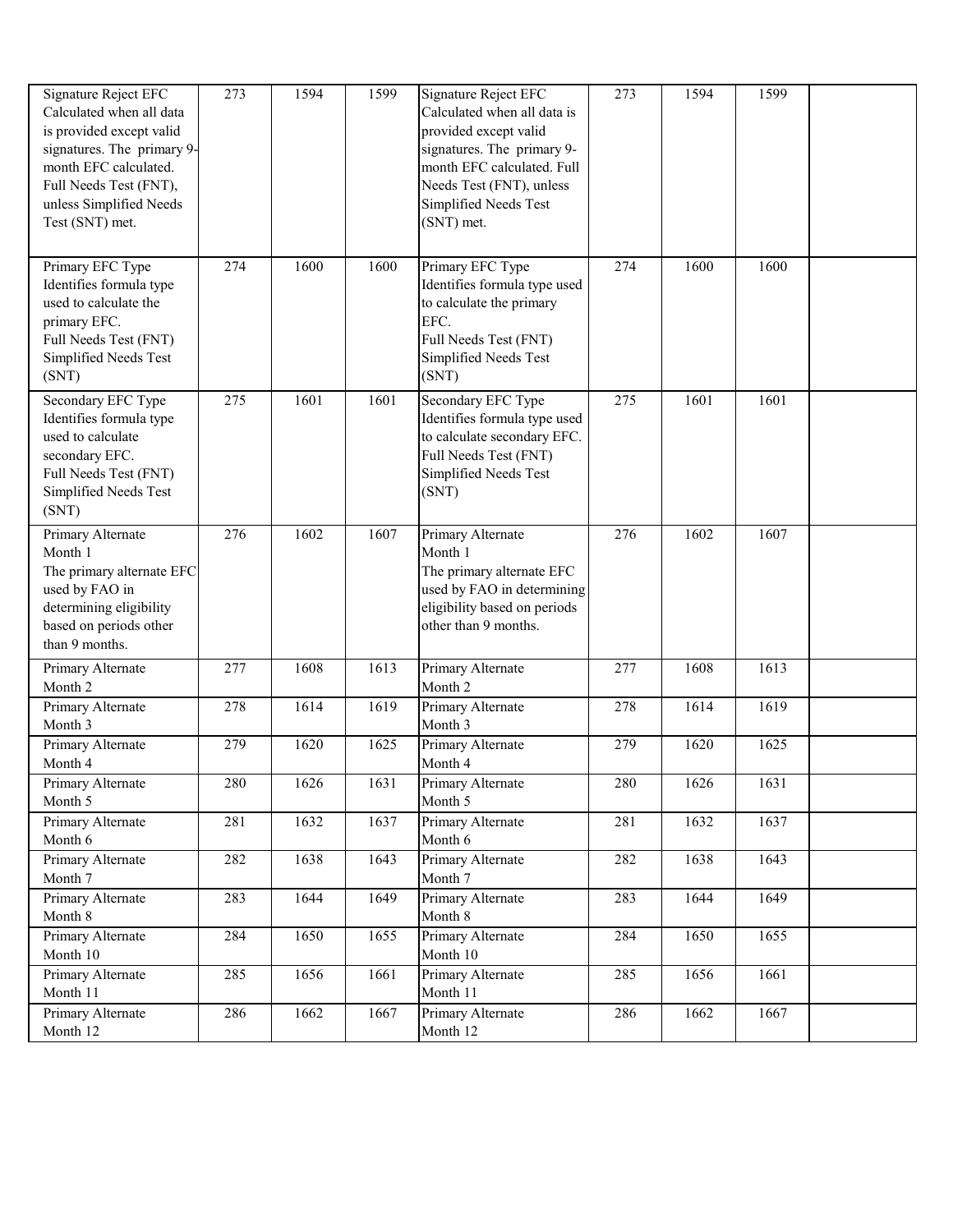| Secondary Alternate                           | 287 | 1668 | 1673 | <b>Secondary Alternate</b>                          | 287 | 1668 | 1673 |  |
|-----------------------------------------------|-----|------|------|-----------------------------------------------------|-----|------|------|--|
| Month 1                                       |     |      |      | Month 1                                             |     |      |      |  |
| The secondary alternate                       |     |      |      | The secondary alternate                             |     |      |      |  |
| EFC used by FAO in<br>determining eligibility |     |      |      | EFC used by FAO in<br>determining eligibility based |     |      |      |  |
| based on periods other                        |     |      |      | on periods other than 9                             |     |      |      |  |
| than 9 months.                                |     |      |      | months.                                             |     |      |      |  |
|                                               | 288 | 1674 | 1679 |                                                     | 288 | 1674 | 1679 |  |
| Secondary Alternate<br>Month 2                |     |      |      | Secondary Alternate<br>Month 2                      |     |      |      |  |
| Secondary Alternate                           | 289 | 1680 | 1685 | <b>Secondary Alternate</b>                          | 289 | 1680 | 1685 |  |
| Month 3                                       |     |      |      | Month 3                                             |     |      |      |  |
| Secondary Alternate                           | 290 | 1686 | 1691 | Secondary Alternate                                 | 290 | 1686 | 1691 |  |
| Month 4                                       |     |      |      | Month 4                                             |     |      |      |  |
| Secondary Alternate                           | 291 | 1692 | 1697 | Secondary Alternate                                 | 291 | 1692 | 1697 |  |
| Month 5                                       |     |      |      | Month 5                                             |     |      |      |  |
| Secondary Alternate                           | 292 | 1698 | 1703 | <b>Secondary Alternate</b>                          | 292 | 1698 | 1703 |  |
| Month 6                                       |     |      |      | Month 6                                             |     |      |      |  |
| <b>Secondary Alternate</b>                    | 293 | 1704 | 1709 | Secondary Alternate                                 | 293 | 1704 | 1709 |  |
| Month 7                                       |     |      |      | Month 7                                             |     |      |      |  |
| <b>Secondary Alternate</b>                    | 294 | 1710 | 1715 | <b>Secondary Alternate</b>                          | 294 | 1710 | 1715 |  |
| Month 8                                       |     |      |      | Month 8                                             |     |      |      |  |
| Secondary Alternate<br>Month 10               | 295 | 1716 | 1721 | <b>Secondary Alternate</b><br>Month 10              | 295 | 1716 | 1721 |  |
| Secondary Alternate                           | 296 | 1722 | 1727 | Secondary Alternate                                 | 296 | 1722 | 1727 |  |
| Month 11                                      |     |      |      | Month 11                                            |     |      |      |  |
| Secondary Alternate                           | 297 | 1728 | 1733 | <b>Secondary Alternate</b>                          | 297 | 1728 | 1733 |  |
| Month 12                                      |     |      |      | Month 12                                            |     |      |      |  |
| TI: Total Income                              | 298 | 1734 | 1741 | TI: Total Income                                    | 298 | 1734 | 1741 |  |
| <b>ATI: Allowances</b>                        | 299 | 1742 | 1748 | <b>ATI: Allowances</b>                              | 299 | 1742 | 1748 |  |
| <b>Against Total Income</b>                   |     |      |      | <b>Against Total Income</b>                         |     |      |      |  |
| STX: State and Other                          | 300 | 1749 | 1755 | STX: State and Other                                | 300 | 1749 | 1755 |  |
| Tax Allowance                                 |     |      |      | Tax Allowance                                       |     |      |      |  |
| EA: Employment                                | 301 | 1756 | 1762 | EA: Employment                                      | 301 | 1756 | 1762 |  |
| Allowance                                     |     |      |      | Allowance                                           |     |      |      |  |
| IPA: Income                                   | 302 | 1763 | 1769 | IPA: Income                                         | 302 | 1763 | 1769 |  |
| Protection Allowance                          |     |      |      | Protection Allowance                                |     |      |      |  |
| AI: Available Income                          | 303 | 1770 | 1777 | AI: Available Income                                | 303 | 1770 | 1777 |  |
| CAI: Contribution                             | 304 | 1778 | 1784 | CAI: Contribution                                   | 304 | 1778 | 1784 |  |
| From Available Income                         |     |      |      | From Available Income                               |     |      |      |  |
| <b>DNW: Discretionary</b><br>Net Worth        | 305 | 1785 | 1793 | <b>DNW: Discretionary</b><br>Net Worth              | 305 | 1785 | 1793 |  |
| NW: Net Worth                                 | 306 | 1794 | 1802 | NW: Net Worth                                       | 306 | 1794 | 1802 |  |
| <b>APA: Asset Protection</b>                  | 307 | 1803 | 1811 | <b>APA: Asset Protection</b>                        | 307 | 1803 | 1811 |  |
| Allowance                                     |     |      |      |                                                     |     |      |      |  |
| PCA: Parents'                                 |     |      |      |                                                     |     |      |      |  |
|                                               |     |      |      | Allowance                                           |     |      |      |  |
| <b>Contribution from Assets</b>               | 308 | 1812 | 1818 | PCA: Parents'<br><b>Contribution from Assets</b>    | 308 | 1812 | 1818 |  |
| AAI: Adjusted                                 | 309 | 1819 | 1826 | AAI: Adjusted                                       | 309 | 1819 | 1826 |  |
| Available Income                              |     |      |      | Available Income                                    |     |      |      |  |
| TSC: Total Student's                          | 310 | 1827 | 1833 | TSC: Total Student's                                | 310 | 1827 | 1833 |  |
| Contribution                                  |     |      |      | Contribution                                        |     |      |      |  |
| TPC: Total Parents'                           | 311 | 1834 | 1840 | TPC: Total Parents'                                 | 311 | 1834 | 1840 |  |
| Contribution                                  |     |      |      | Contribution                                        |     |      |      |  |
| PC: Parents'<br>Contribution                  | 312 | 1841 | 1847 | PC: Parents'<br>Contribution                        | 312 | 1841 | 1847 |  |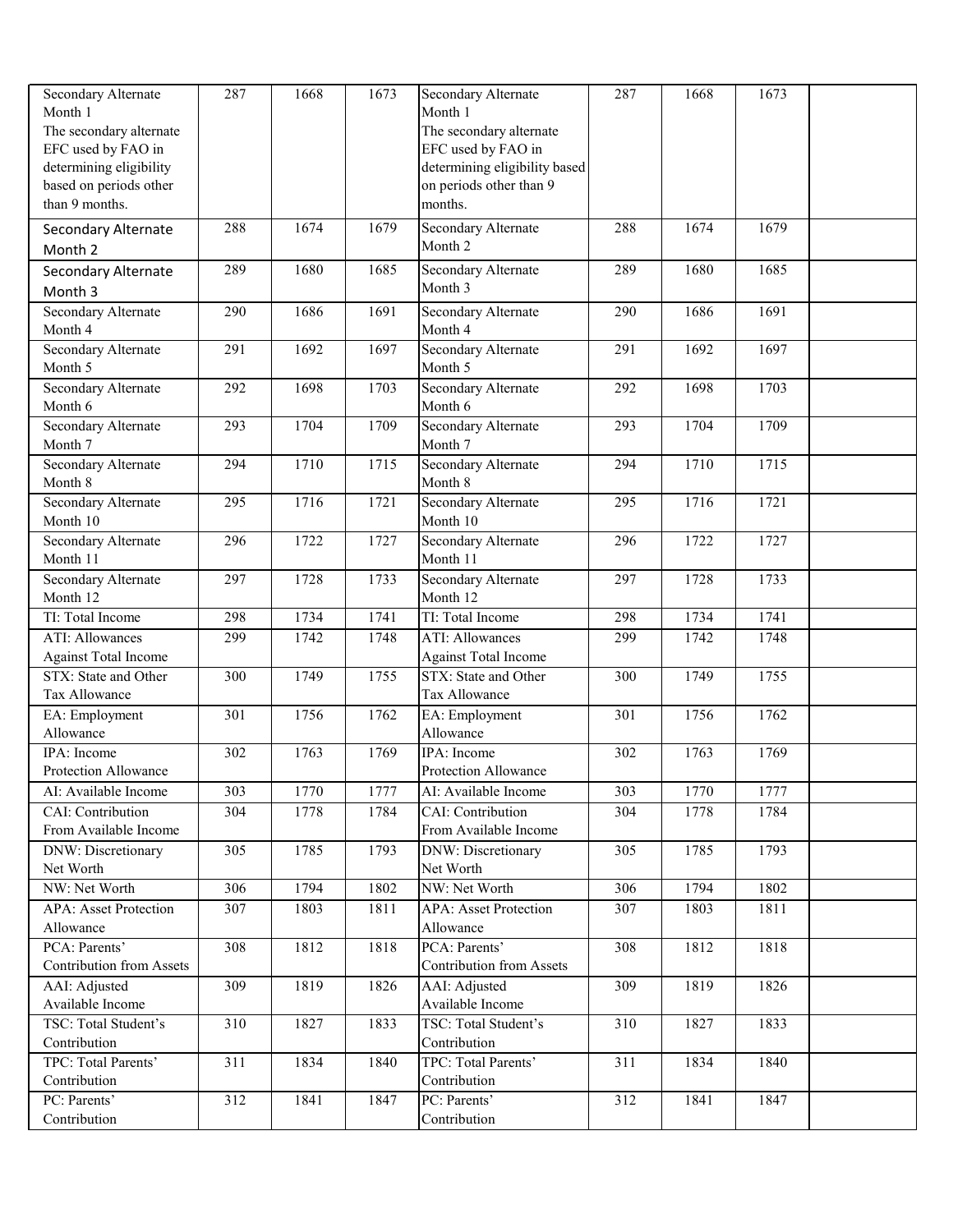| STI: Student's Total                                  | 313              | 1848 | 1855 | STI: Student's Total                                  | 313 | 1848 | 1855 |  |
|-------------------------------------------------------|------------------|------|------|-------------------------------------------------------|-----|------|------|--|
| Income                                                |                  |      |      | Income                                                |     |      |      |  |
| SATI: Student's                                       | $\overline{314}$ | 1856 | 1862 | SATI: Student's                                       | 314 | 1856 | 1862 |  |
| Allowance against Total                               |                  |      |      | Allowance against Total                               |     |      |      |  |
| Income                                                |                  |      |      | Income                                                |     |      |      |  |
| SIC: Dependent                                        | 315              | 1863 | 1869 | SIC: Dependent                                        | 315 | 1863 | 1869 |  |
| Student's Income                                      |                  |      |      | Student's Income                                      |     |      |      |  |
| Contribution                                          |                  |      |      | Contribution                                          |     |      |      |  |
| SDNW: Student's                                       | 316              | 1870 | 1878 | SDNW: Student's                                       | 316 | 1870 | 1878 |  |
| Discretionary Net Worth                               |                  |      |      | Discretionary Net Worth                               |     |      |      |  |
| SCA: Student's                                        | 317              | 1879 | 1885 | SCA: Student's                                        | 317 | 1879 | 1885 |  |
| <b>Contribution from Assets</b>                       |                  |      |      | <b>Contribution from Assets</b>                       |     |      |      |  |
| FTI: FISAP Total                                      | 318              | 1886 | 1893 | FTI: FISAP Total                                      | 318 | 1886 | 1893 |  |
| Income                                                |                  |      |      | Income                                                |     |      |      |  |
| <b>SEC TI: Secondary</b>                              | 319              | 1894 | 1901 | <b>SEC TI: Secondary</b>                              | 319 | 1894 | 1901 |  |
| Total Income                                          |                  |      |      | <b>Total Income</b>                                   |     |      |      |  |
| <b>SEC ATI: Secondary</b>                             | 320              | 1902 | 1908 | <b>SEC ATI: Secondary</b>                             | 320 | 1902 | 1908 |  |
| Allowances Against Total                              |                  |      |      | Allowances Against Total                              |     |      |      |  |
| Income                                                |                  |      |      | Income                                                |     |      |      |  |
| <b>SEC STX: Secondary</b>                             | 321              | 1909 | 1915 | <b>SEC STX: Secondary</b>                             | 321 | 1909 | 1915 |  |
| <b>State Tax Allowance</b>                            |                  |      |      | <b>State Tax Allowance</b>                            |     |      |      |  |
| <b>SEC EA: Secondary</b>                              | 322              | 1916 | 1922 | <b>SEC EA: Secondary</b>                              | 322 | 1916 | 1922 |  |
| <b>Employment Allowance</b>                           |                  |      |      | <b>Employment Allowance</b>                           |     |      |      |  |
| <b>SEC IPA: Secondary</b><br><b>Income Protection</b> | 323              | 1923 | 1929 | <b>SEC IPA: Secondary</b><br><b>Income Protection</b> | 323 | 1923 | 1929 |  |
| Allowance                                             |                  |      |      | Allowance                                             |     |      |      |  |
| SEC AI: Secondary                                     |                  | 1930 |      | <b>SEC AI: Secondary</b>                              |     |      |      |  |
| Available Income                                      | 324              |      | 1937 | Available Income                                      | 324 | 1930 | 1937 |  |
| SEC CAI: Secondary                                    | 325              | 1938 | 1944 | <b>SEC CAI: Secondary</b>                             | 325 | 1938 | 1944 |  |
| <b>Contribution From</b>                              |                  |      |      | <b>Contribution From</b>                              |     |      |      |  |
| Available Income                                      |                  |      |      | Available Income                                      |     |      |      |  |
| SEC DNW: Secondary                                    | 326              | 1945 | 1953 | <b>SEC DNW: Secondary</b>                             | 326 | 1945 | 1953 |  |
| Discretionary Net Worth                               |                  |      |      | Discretionary Net Worth                               |     |      |      |  |
| <b>SEC NW: Secondary</b>                              | $\overline{327}$ | 1954 | 1962 | <b>SEC NW: Secondary</b>                              | 327 | 1954 | 1962 |  |
| Net Worth                                             |                  |      |      | Net Worth                                             |     |      |      |  |
| SEC APA: Secondary                                    | 328              | 1963 | 1971 | <b>SEC APA: Secondary</b>                             | 328 | 1963 | 1971 |  |
| <b>Asset Protection</b>                               |                  |      |      | <b>Asset Protection Allowance</b>                     |     |      |      |  |
| Allowance                                             |                  |      |      |                                                       |     |      |      |  |
| <b>SEC PCA: Secondary</b>                             | 329              | 1972 | 1978 | <b>SEC PCA: Secondary</b>                             | 329 | 1972 | 1978 |  |
| Parents' Contribution                                 |                  |      |      | Parents' Contribution from                            |     |      |      |  |
| from Assets                                           |                  |      |      | Assets                                                |     |      |      |  |
| <b>SEC AAI: Secondary</b>                             | $\overline{330}$ | 1979 | 1986 | <b>SEC AAI: Secondary</b>                             | 330 | 1979 | 1986 |  |
| Adjusted Available                                    |                  |      |      | Adjusted Available Income                             |     |      |      |  |
| Income                                                |                  |      |      |                                                       |     |      |      |  |
| <b>SEC TSC: Secondary</b>                             | 331              | 1987 | 1993 | <b>SEC TSC: Secondary</b>                             | 331 | 1987 | 1993 |  |
| Total Student's                                       |                  |      |      | Total Student's                                       |     |      |      |  |
| Contribution                                          |                  |      |      | Contribution                                          |     |      |      |  |
| <b>SEC TPC: Secondary</b>                             | 332              | 1994 | 2000 | <b>SEC TPC: Secondary</b>                             | 332 | 1994 | 2000 |  |
| Total Parents'                                        |                  |      |      | <b>Total Parents' Contribution</b>                    |     |      |      |  |
| Contribution                                          |                  |      |      |                                                       |     |      |      |  |
| <b>SEC PC: Secondary</b>                              | 333              | 2001 | 2007 | <b>SEC PC: Secondary</b>                              | 333 | 2001 | 2007 |  |
| Parents' Contribution                                 |                  |      |      | Parents' Contribution                                 |     |      |      |  |
| SEC STI: Secondary                                    | 334              | 2008 | 2015 | <b>SEC STI: Secondary</b>                             | 334 | 2008 | 2015 |  |
| Student's Total Income                                |                  |      |      | Student's Total Income                                |     |      |      |  |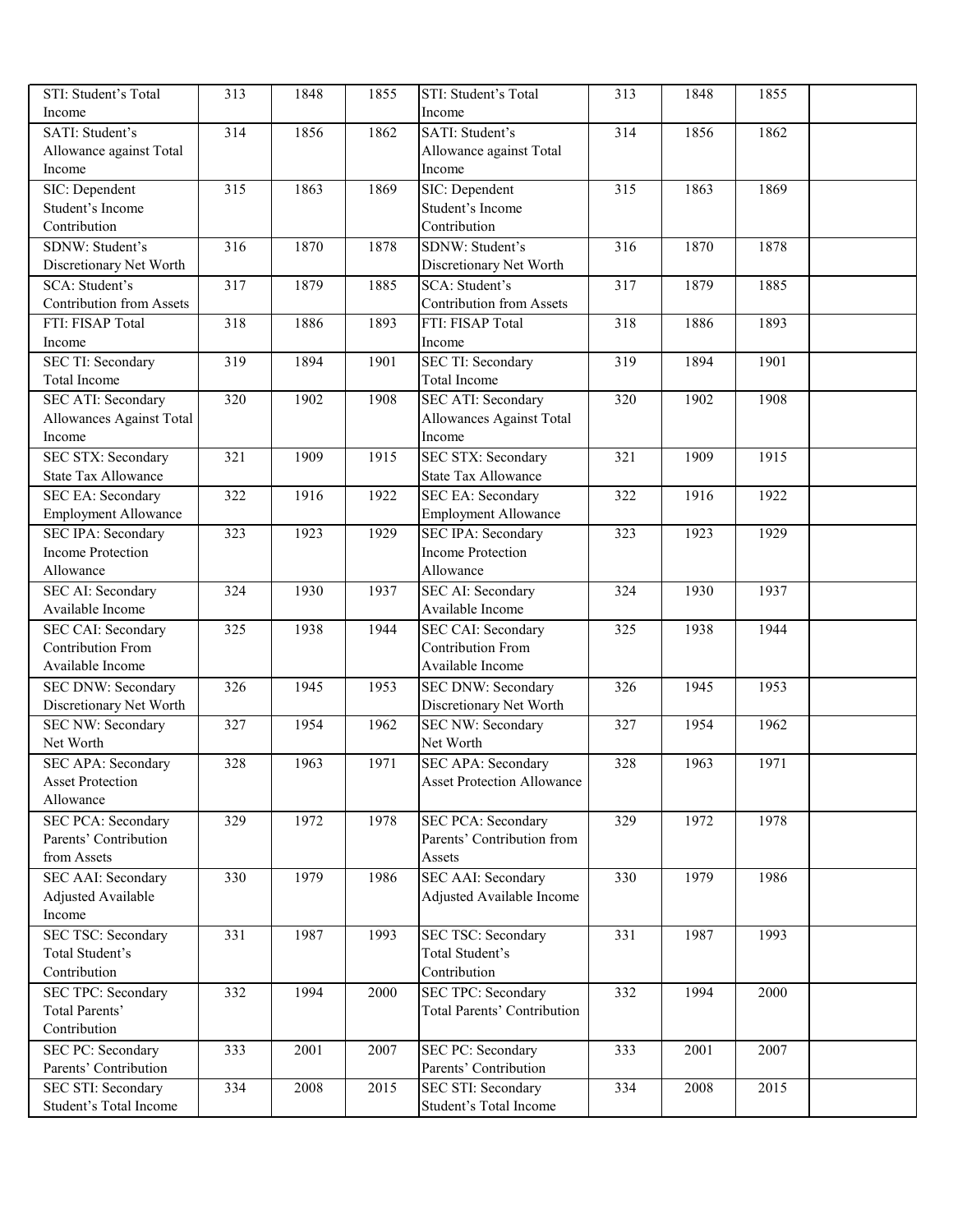| SEC SATI: Secondary<br>Student's Allowance<br><b>Against Total Income</b>                                                                                                                                                                                                                                       | 335              | 2016              | 2022              | <b>SEC SATI: Secondary</b><br>Student's Allowance<br><b>Against Total Income</b>                                                                                                                                                                                                                                            | 335                     | 2016              | 2022         |  |
|-----------------------------------------------------------------------------------------------------------------------------------------------------------------------------------------------------------------------------------------------------------------------------------------------------------------|------------------|-------------------|-------------------|-----------------------------------------------------------------------------------------------------------------------------------------------------------------------------------------------------------------------------------------------------------------------------------------------------------------------------|-------------------------|-------------------|--------------|--|
| <b>SEC SIC: Secondary</b><br>Student's Dependent<br>Income Contribution                                                                                                                                                                                                                                         | 336              | $\overline{2023}$ | $\overline{2029}$ | <b>SEC SIC: Secondary</b><br>Student's Dependent<br>Income Contribution                                                                                                                                                                                                                                                     | 336                     | $\overline{2023}$ | 2029         |  |
| SEC SDNW: Secondary<br><b>Student's Discretionary</b><br>Net Worth                                                                                                                                                                                                                                              | 337              | 2030              | 2038              | <b>SEC SDNW: Secondary</b><br>Student's Discretionary Net<br>Worth                                                                                                                                                                                                                                                          | 337                     | 2030              | 2038         |  |
| <b>SEC SCA: Secondary</b><br>Student's Contribution<br>from Assets                                                                                                                                                                                                                                              | 338              | 2039              | 2045              | <b>SEC SCA: Secondary</b><br>Student's Contribution from<br>Assets                                                                                                                                                                                                                                                          | 338                     | 2039              | 2045         |  |
| SEC FTI: Secondary<br>FISAP Total Income                                                                                                                                                                                                                                                                        | 339              | 2046              | 2053              | <b>SEC FTI: Secondary</b><br>FISAP Total Income                                                                                                                                                                                                                                                                             | 339                     | 2046              | 2053         |  |
| $<$ Filler $>$                                                                                                                                                                                                                                                                                                  | 340              | 2054              | 2103              | $\overline{\text{Filler}}$                                                                                                                                                                                                                                                                                                  | 340                     | 2054              | 2103         |  |
| <b>Correction Flags</b><br>See the Field Name and<br>Position Cross-Reference<br>table in the Processing<br>Codes section of this<br>technical reference.<br>Each correction flag byte<br>corresponds to a specific<br>SAR field and indicates<br>fields that have been<br>corrected.                           | $\overline{341}$ | 2104              | 2298              | <b>Correction Flags</b><br>See the Field Name and<br>Position Cross-Reference<br>table in the Processing<br>Codes section of this<br>technical reference.<br>Each correction flag byte<br>corresponds to a specific<br>SAR field and indicates<br>fields that have been<br>corrected.                                       | 341                     | 2104              | 2298         |  |
| $<$ Filler><br><b>Highlight Flags</b><br>See the Field Name and<br>Position Cross-Reference<br>table in the Processing<br>Codes section of this<br>technical reference.<br>Each highlight flag byte<br>corresponds to a<br>specific SAR field and<br>indicates fields<br>highlighted in boldface on<br>the SAR. | 342<br>343       | 2299<br>2314      | 2313<br>2508      | $\overline{\text{Filler}}$<br><b>Highlight Flags</b><br>See the Field Name and<br>Position Cross-Reference<br>table in the Processing<br>Codes section of this<br>technical reference.<br>Each highlight flag byte<br>corresponds to a<br>specific SAR field and<br>indicates fields highlighted<br>in boldface on the SAR. | $\overline{342}$<br>343 | 2299<br>2314      | 2313<br>2508 |  |
| $\overline{\text{Filler}}$                                                                                                                                                                                                                                                                                      | 344              | 2509              | 2523              | $\overline{\text{Filler}}$                                                                                                                                                                                                                                                                                                  | 344                     | 2509              | 2523         |  |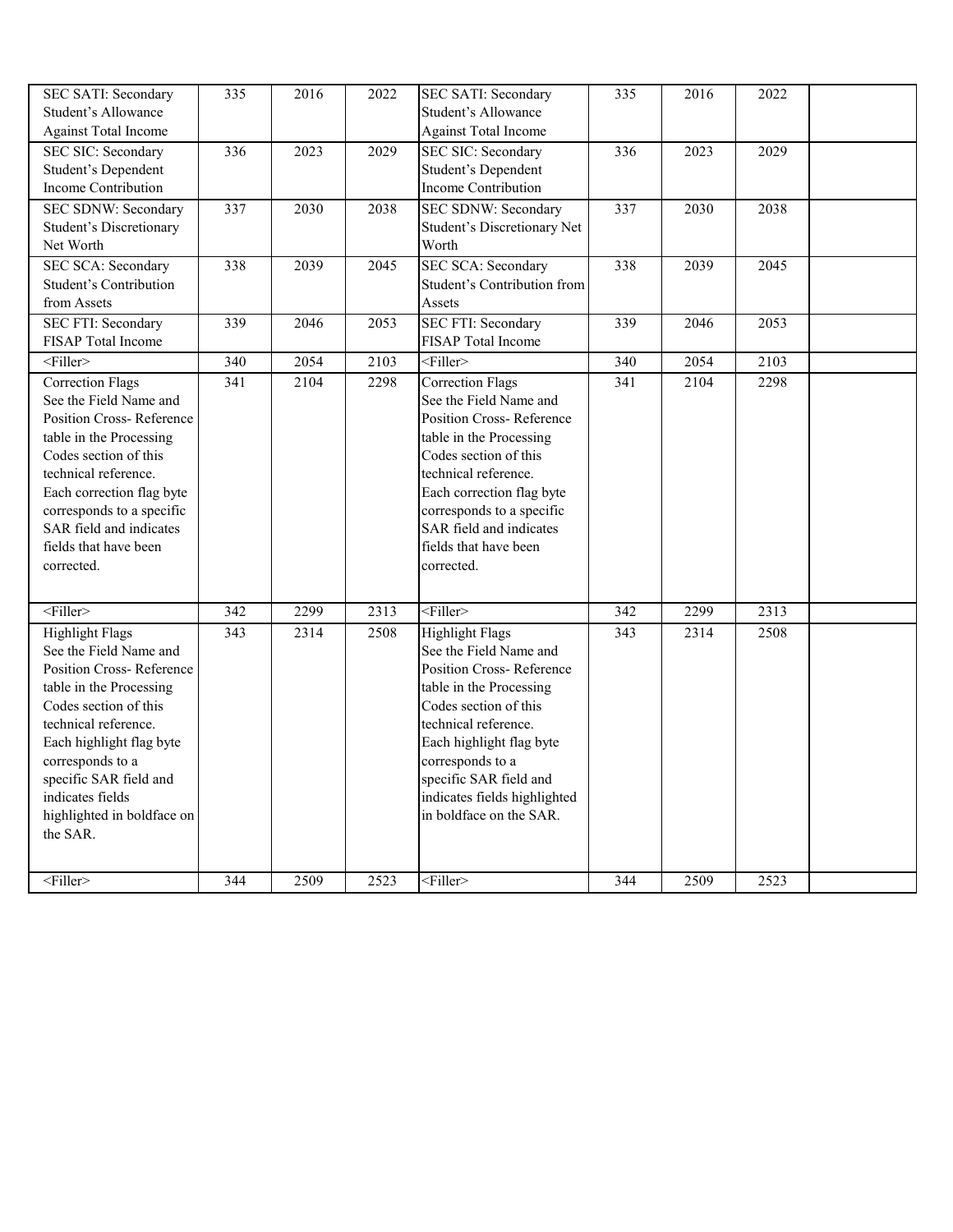| Data Verify Flags<br>See the Field Name and<br>Position Cross-Reference<br>table in the Processing<br>Codes section of this<br>technical reference.<br>Each Data Verify flag<br>byte corresponds to a<br>specific SAR field and<br>indicates fields corrected<br>to the same<br>value on the transaction<br>being corrected. | 345              | 2524 | 2718 | Data Verify Flags<br>See the Field Name and<br>Position Cross-Reference<br>table in the Processing<br>Codes section of this<br>technical reference.<br>Each Data Verify flag byte<br>corresponds to a specific<br>SAR field and indicates<br>fields corrected to the same<br>value on the transaction<br>being corrected. | 345              | 2524 | 2718 |  |
|------------------------------------------------------------------------------------------------------------------------------------------------------------------------------------------------------------------------------------------------------------------------------------------------------------------------------|------------------|------|------|---------------------------------------------------------------------------------------------------------------------------------------------------------------------------------------------------------------------------------------------------------------------------------------------------------------------------|------------------|------|------|--|
| <filler></filler>                                                                                                                                                                                                                                                                                                            | 346              | 2719 | 2733 | $<$ Filler>                                                                                                                                                                                                                                                                                                               | 346              | 2719 | 2733 |  |
| <b>DHS</b> Match Flag<br>Results from DHS Match<br>for applicants who met<br>criteria to be sent to<br>match.                                                                                                                                                                                                                | 347              | 2734 | 2734 | <b>DHS</b> Match Flag<br>Results from DHS Match<br>for applicants who met<br>criteria to be sent to match.                                                                                                                                                                                                                | 347              | 2734 | 2734 |  |
| Secondary DHS Match<br>Flag<br><b>Results from DHS</b><br>Confirmation for<br>applicants who failed<br>Primary Confirmation.                                                                                                                                                                                                 | 348              | 2735 | 2735 | Secondary DHS Match<br>Flag<br><b>Results from DHS</b><br>Confirmation for applicants<br>who failed Primary<br>Confirmation.                                                                                                                                                                                              | 348              | 2735 | 2735 |  |
| <filler></filler>                                                                                                                                                                                                                                                                                                            | 349              | 2736 | 2750 | $<$ Filler>                                                                                                                                                                                                                                                                                                               | 349              | 2736 | 2750 |  |
| <b>DHS</b> Verification<br>Number<br>Identification # provided<br>by the Department of<br>Homeland Security<br>indicating that primary<br>verification was<br>performed.                                                                                                                                                     | 350              | 2751 | 2765 | <b>DHS</b> Verification<br>Number<br>Identification # provided by<br>the Department of<br>Homeland Security<br>indicating that primary<br>verification was performed.                                                                                                                                                     | 350              | 2751 | 2765 |  |
| <filler></filler>                                                                                                                                                                                                                                                                                                            | 351              | 2766 | 2766 | <filler></filler>                                                                                                                                                                                                                                                                                                         | 351              | 2766 | 2766 |  |
| <b>NSLDS</b> Match Flag<br>Results of the NSLDS<br>Match.                                                                                                                                                                                                                                                                    | $\overline{352}$ | 2767 | 2767 | <b>NSLDS</b> Match Flag<br>Results of the NSLDS<br>Match.                                                                                                                                                                                                                                                                 | $\overline{352}$ | 2767 | 2767 |  |
| <b>NSLDS</b> Post screening<br>Reason Code<br>Not used by CSAC                                                                                                                                                                                                                                                               | 353              | 2768 | 2773 | <b>NSLDS</b> Post screening<br>Reason Code<br>Not used by CSAC                                                                                                                                                                                                                                                            | 353              | 2768 | 2773 |  |
| $<$ Filler>                                                                                                                                                                                                                                                                                                                  | 354              | 2774 | 2782 | $<$ Filler $>$                                                                                                                                                                                                                                                                                                            | 354              | 2774 | 2782 |  |
| Parent 1<br><b>SSN Match Flag</b><br>Results from SSN Match<br>with Social Security<br>Administration.                                                                                                                                                                                                                       | 355              | 2783 | 2783 | Parent 1<br><b>SSN Match Flag</b><br>Results from SSN Match<br>with Social Security<br>Administration.                                                                                                                                                                                                                    | 355              | 2783 | 2783 |  |
| <filler></filler>                                                                                                                                                                                                                                                                                                            | 356              | 2784 | 2792 | $<$ Filler $>$                                                                                                                                                                                                                                                                                                            | 356              | 2784 | 2792 |  |
| Parent 2<br><b>SSN Match Flag</b><br>Results from SSN Match<br>with Social Security<br>Administration.                                                                                                                                                                                                                       | 357              | 2793 | 2793 | Parent 2<br><b>SSN Match Flag</b><br>Results from SSN Match<br>with Social Security<br>Administration.                                                                                                                                                                                                                    | 357              | 2793 | 2793 |  |
| <filler></filler>                                                                                                                                                                                                                                                                                                            | 358              | 2794 | 2794 | $<$ Filler>                                                                                                                                                                                                                                                                                                               | 358              | 2794 | 2794 |  |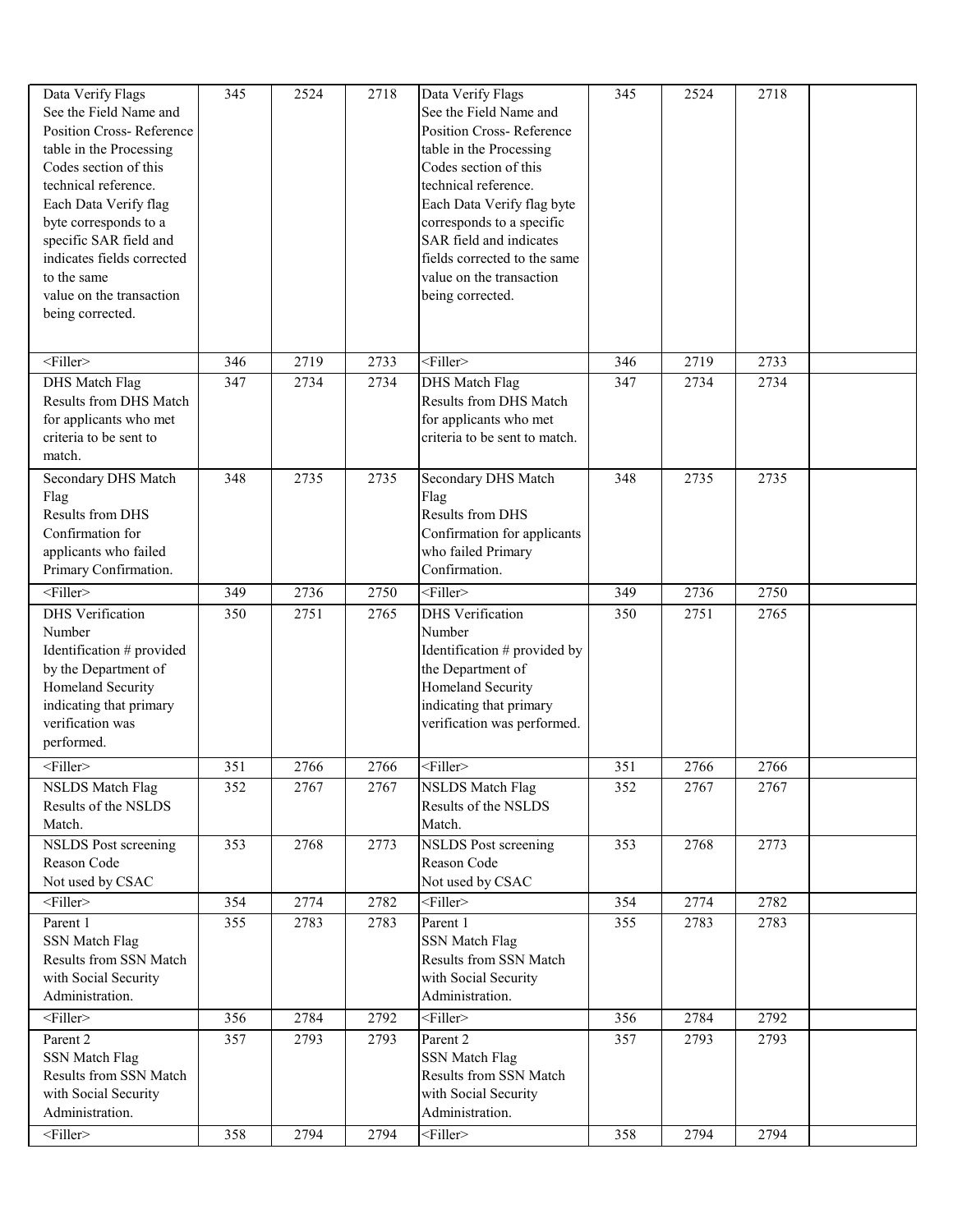| $\overline{\leq}$ Filler>                     | 359              | 2795 | 2795 | <filler></filler>                             | 359 | 2795 | 2795 |  |
|-----------------------------------------------|------------------|------|------|-----------------------------------------------|-----|------|------|--|
| SSA Citizenship Flag                          | 360              | 2796 | 2796 | <b>SSA Citizenship Flag</b>                   | 360 | 2796 | 2796 |  |
| Results from Citizenship                      |                  |      |      | Results from Citizenship                      |     |      |      |  |
| Match with Social                             |                  |      |      | Match with Social Security                    |     |      |      |  |
| Security Administration.                      |                  |      |      | Administration.                               |     |      |      |  |
| $<$ Filler>                                   | 361              | 2797 | 2804 | <filler></filler>                             | 361 | 2797 | 2804 |  |
| <b>SSN Match Flag</b>                         | 362              | 2805 | 2805 | <b>SSN Match Flag</b>                         | 362 | 2805 | 2805 |  |
| Results from SSN Match                        |                  |      |      | Results from SSN Match                        |     |      |      |  |
| with Social Security                          |                  |      |      | with Social Security                          |     |      |      |  |
| Administration.                               |                  |      |      | Administration.                               |     |      |      |  |
| VA Match Flag<br>Results of the Veterans      | 363              | 2806 | 2806 | VA Match Flag<br>Results of the Veterans      | 363 | 2806 | 2806 |  |
| Affairs Match.                                |                  |      |      | Affairs Match.                                |     |      |      |  |
| Department of Defense                         | 364              | 2807 | 2807 | Department of Defense                         | 364 | 2807 | 2807 |  |
| (DOD) Match Flag Match                        |                  |      |      | (DOD) Match Flag Match                        |     |      |      |  |
| with the DOD to                               |                  |      |      | with the DOD to determine                     |     |      |      |  |
| determine if the                              |                  |      |      | if the applicant's parent was                 |     |      |      |  |
| applicant's parent was a                      |                  |      |      | a member of the Armed                         |     |      |      |  |
| member of the Armed                           |                  |      |      | Forces who died as a result                   |     |      |      |  |
| Forces who died as a                          |                  |      |      | of service in Iraq or                         |     |      |      |  |
| result of service in Iraq or                  |                  |      |      | Afghanistan after 09/11/01.                   |     |      |      |  |
| Afghanistan after                             |                  |      |      | (Not in use by CSAC)                          |     |      |      |  |
| $09/11/01$ .<br>(Not in use by CSAC)          |                  |      |      |                                               |     |      |      |  |
|                                               |                  |      |      |                                               |     |      |      |  |
| Department of Defense                         | 365              | 2808 | 2815 | Department of Defense                         | 365 | 2808 | 2815 |  |
| (DOD) Parent Date of                          |                  |      |      | (DOD) Parent Date of                          |     |      |      |  |
| Death                                         |                  |      |      | Death                                         |     |      |      |  |
| The date the parent of the<br>applicant died. |                  |      |      | The date the parent of the<br>applicant died. |     |      |      |  |
| (Not in use by CSAC)                          |                  |      |      | (Not in use by CSAC)                          |     |      |      |  |
| $\overline{\text{Filler}}$                    | 366              | 2816 | 2865 | $\overline{\text{Filler}}$                    | 366 | 2816 | 2865 |  |
| <b>Comment Codes</b>                          | 367              | 2866 | 2925 | <b>Comment Codes</b>                          | 367 | 2866 | 2925 |  |
| Comments provided by                          |                  |      |      | Comments provided by                          |     |      |      |  |
| CSAC to communicate                           |                  |      |      | CSAC to communicate                           |     |      |      |  |
| important results and                         |                  |      |      | important results and                         |     |      |      |  |
| processing information.                       |                  |      |      | processing information.                       |     |      |      |  |
| <filler></filler>                             | 368              | 2926 | 2940 | <filler></filler>                             | 368 | 2926 | 2940 |  |
| Electronic Federal                            | $\overline{369}$ | 2941 | 2941 | Electronic Federal                            | 369 | 2941 | 2941 |  |
| School Code Indicator                         |                  |      |      | School Code Indicator                         |     |      |      |  |
| <b>Electronic Transaction</b>                 | 370              | 2942 | 2942 | <b>Electronic Transaction</b>                 | 370 | 2942 | 2942 |  |
| Indicator (ETI) Flag                          |                  |      |      | Indicator (ETI) Flag                          |     |      |      |  |
| The ETI is set to indicate                    |                  |      |      | The ETI is set to indicate if                 |     |      |      |  |
| if the school receiving the                   |                  |      |      | the school receiving the                      |     |      |      |  |
| ISIR submitted input to                       |                  |      |      | ISIR submitted input to                       |     |      |      |  |
| generate the ISIR<br>transaction, or did not  |                  |      |      | generate the ISIR<br>transaction, or did not  |     |      |      |  |
| generate the transaction                      |                  |      |      | generate the transaction but                  |     |      |      |  |
| but                                           |                  |      |      | was listed on the record. It                  |     |      |      |  |
| was listed on the record. It                  |                  |      |      | also indicates whether the                    |     |      |      |  |
| also indicates whether the                    |                  |      |      | type of                                       |     |      |      |  |
| type of                                       |                  |      |      | ISIR is a daily, requested, or                |     |      |      |  |
| ISIR is a daily, requested,                   |                  |      |      | pushed ISIR. An ETI Flag                      |     |      |      |  |
| or pushed ISIR. An ETI                        |                  |      |      | will be set for each school                   |     |      |      |  |
| Flag will be set for each<br>school choice.   |                  |      |      | choice.                                       |     |      |      |  |
|                                               |                  |      |      |                                               |     |      |      |  |